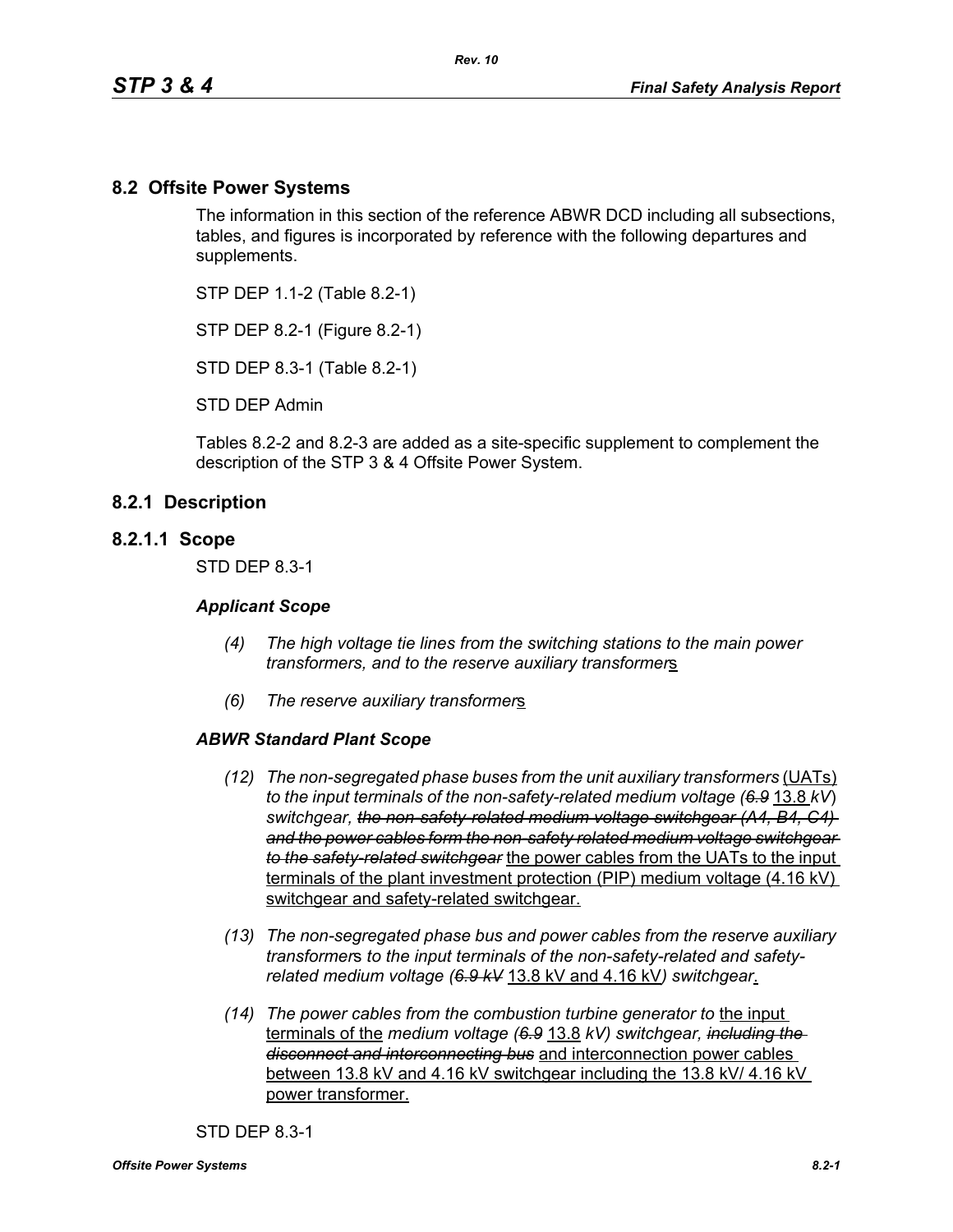### STD DEP Admin

*The design scope for the ABWR ends at the low voltage terminals of the main power transformer and the low voltage terminals of the reserve auxiliary transformer*s*. Although the remainder of the offsite power system is not in the scope of the ABWR design, the ABWR design is based on a power system which meets certain design concepts. Design bases (10CFR52 interface requirements) consistent with these concepts are included in Subsection 8.2.3. Meeting the design bases presented in Subsection 8.2.3 will ensure that the power system within the design scope for the ABWR meets all regulatory requirements. Meeting the conceptual design bases presented in Section 8.2.5 will ensure that the total power system design is consistent and meets all regulatory requirements.*

## **8.2.1.2 Description of Offsite Power System**

STD DEP 8.3-1

*Air cooled isolated phase bus duct is sized to provide its load requirements and withstand fault currents until the fault is cleared. It is rated 36 kA and provides for a power feed to the main power transformer and unit auxiliary transformers from the main generator. The sections of the isolated phase bus supplying the unit auxiliary transformers are rated less than 36 kA as appropriate to the load requirements (see Figure 8.3-1).* 

*A generator circuit breaker is provided in the isolated phase bus duct at an intermediate location between the main generator and the main power transformer. The generator circuit breaker provided is capable of interrupting a maximum fault current of 275* 255 *kA symmetrical and 340* 320 *kA asymmetrical at 5 cycles after initiation of the fault* in accordance with IEEE C37.013*.*

*There are three unit auxiliary transformers. Each transformer has three windings and each transformer feeds one Class 1E bus directly, two non-Class 1E buses directly, and one non-Class 1E bus indirectly through a non 1E to non 1E bus tie. The medium voltage buses are in a three load group arrangement with three non-Class 1E buses and one Class 1E bus per load group. Each unit auxiliary transformer has an oil/air rating at 65°C of 37.5 MV-A for the primary winding and 18.75 MV-A for each secondary winding. The forced air/forced oil (FOA) rating is 62.5 and 31.25/31.25 MV-A respectively. The normal loading of the six secondary windings of the transformers is balanced with the heaviest loaded winding carrying a load of 17.7 MV-A. The heaviest transformer loading occurs when one of the three unit auxiliary transformers is out of service with the plant operating at full power. Under these conditions the heaviest loaded winding experiences a load of 21.6 MV-A, which is about two-thirds of its forcedair/forced oil rating.*

There are three Unit Auxiliary Transformers (UATs), which are designated the normal preferred offsite source. UATs A and B are rated at 82.5/110 MVA (ONAN/ONAF). UATs A and B each have primary windings at the main generator voltage and two secondary windings, one at 13.8 kV and one at 4.16 kV. UAT C is rated at 22.5/30 MVA (ONAN/ONAF). UAT C has primary winding at the main generator voltage and a single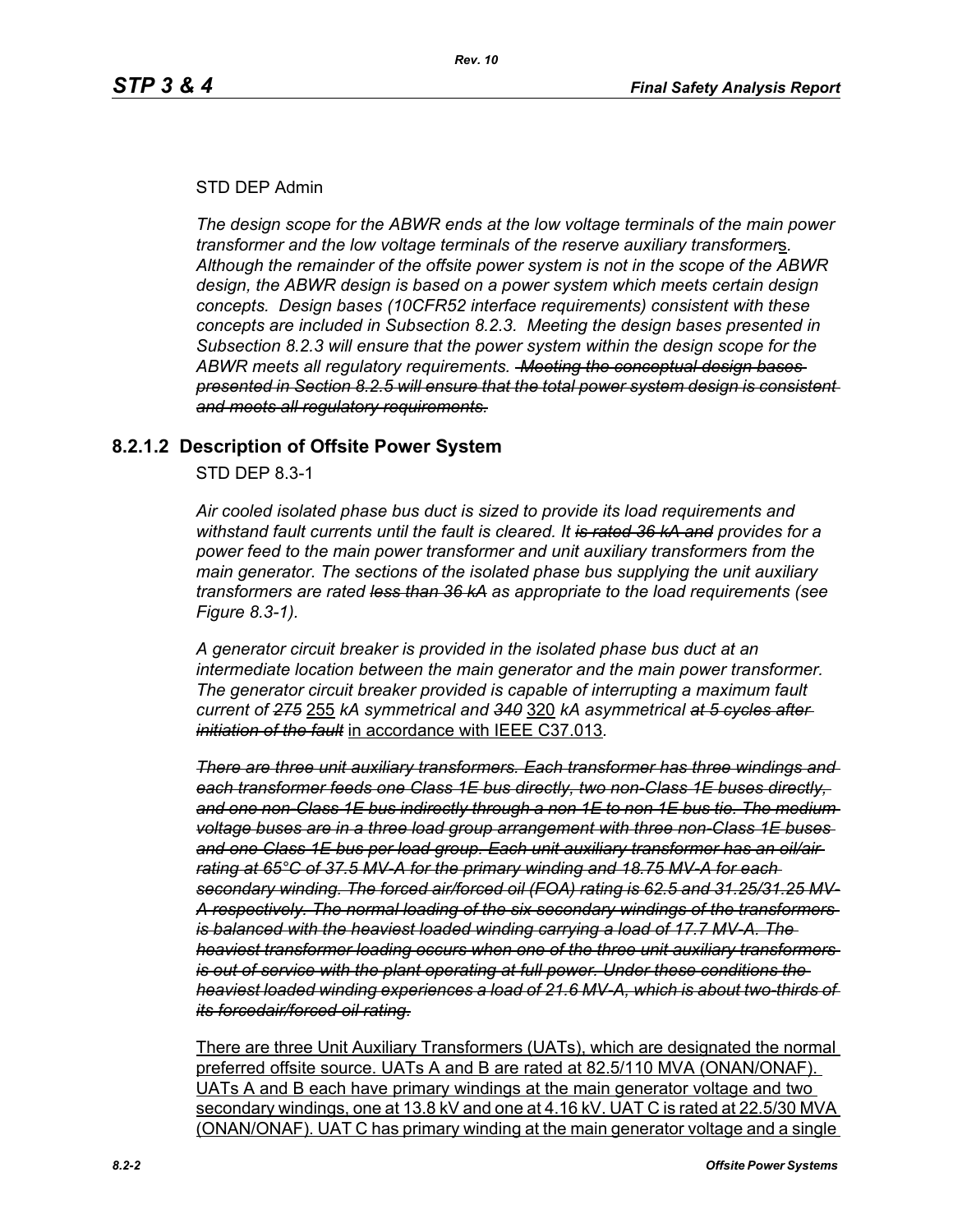secondary winding at 4.16 kV. All three UATs use automatic tap changers to improve voltage regulation on the plant medium voltage buses. The UATs are designed with significant capacity margin during normal operation because the transformers operate near their ONAN ratings.

UAT A supports 13.8 kV Power Generation (PG) buses A1 and C1 and 4.16 kV Plant Investment Protection (PIP) bus A2 and Class 1E 4.16 kV bus A3. UAT B supports PG buses B1 and D1 and PIP bus B2 and Class 1E bus B3. UAT C supports PIP bus C2 and Class 1E bus C3.

*One, three-winding 37.5 MV-A reserve auxiliary transformer provides power as the "Alternate Preferred" power to the "Normal Preferred" power. One of the equally rated secondary windings supplies reserve power to the nine (three through cross-ties) non-Class 1E buses and the other winding supplies reserve power to the three Class 1E buses. The combined load of the three Class 1E buses is equal to the oil/air the rating of the transformer winding serving them. This is equal to 60% of the forced air/forced oil (FOA) rating of the transformer winding. The transformer is truly a reserve transformer because unit startup is accomplished from the normal preferred power, which is backfed over the main power circuit to the unit auxiliary transformers. The reserve auxiliary transformer serves no startup function. The operational configurations are such that the FOA ratings of the reserve auxiliary transformer, or any unit auxiliary transformer, will not be exceeded under any operating mode (Subsection 8.2.4.5).*

There are two Reserve Auxiliary Transformers (RATs), either of which can be used as the alternate preferred offsite source. RATs A and B are each rated at approximately 82.5/110 MVA (ONAN/ONAF). RATs A and B each have primary windings at the switchyard voltage and two secondary windings, one at 13.8 kV and one at 4.16 kV. RATs A and B use automatic tap changers to improve voltage regulation on the plant medium voltage buses. The RATs are designed with significant capacity margin during normal operation because the transformers operate near their ONAN ratings.

RAT A is designed to be capable of supporting PG buses A1 and C1, which are normally supported by UAT A, via an intermediate 13.8 kV bus designated as CTG 2. The 4.16 kV winding of RAT A can be aligned to support any of the three PIP buses (A2, B2, and C2) and any of the three Class 1E buses (A3, B3, and C3) and has the capacity to support all three Class 1E buses. RAT A is not normally aligned to support any PG, PIP, or Class 1E bus. RAT B is designed to be capable of supporting PG buses B1 and D1, which are normally supported by UAT B, via an intermediate 13.8 kV bus designated as CTG 1. The 4.16 kV winding of RAT B can be aligned to support any of the three PIP buses and any of the three Class 1E buses and has the capacity to support all three Class 1E buses.

*The normal and alternate offsite preferred power circuits are designed with sufficient capacity and capability to limit variations of the operating voltage of the onsite power distribution system to a range appropriate to ensure: (1) normal and safe steady-state operation of all plant loads, (2) starting and acceleration of the limiting drive system with the remainder of the loads in service, and (3) reliable operation of the control and*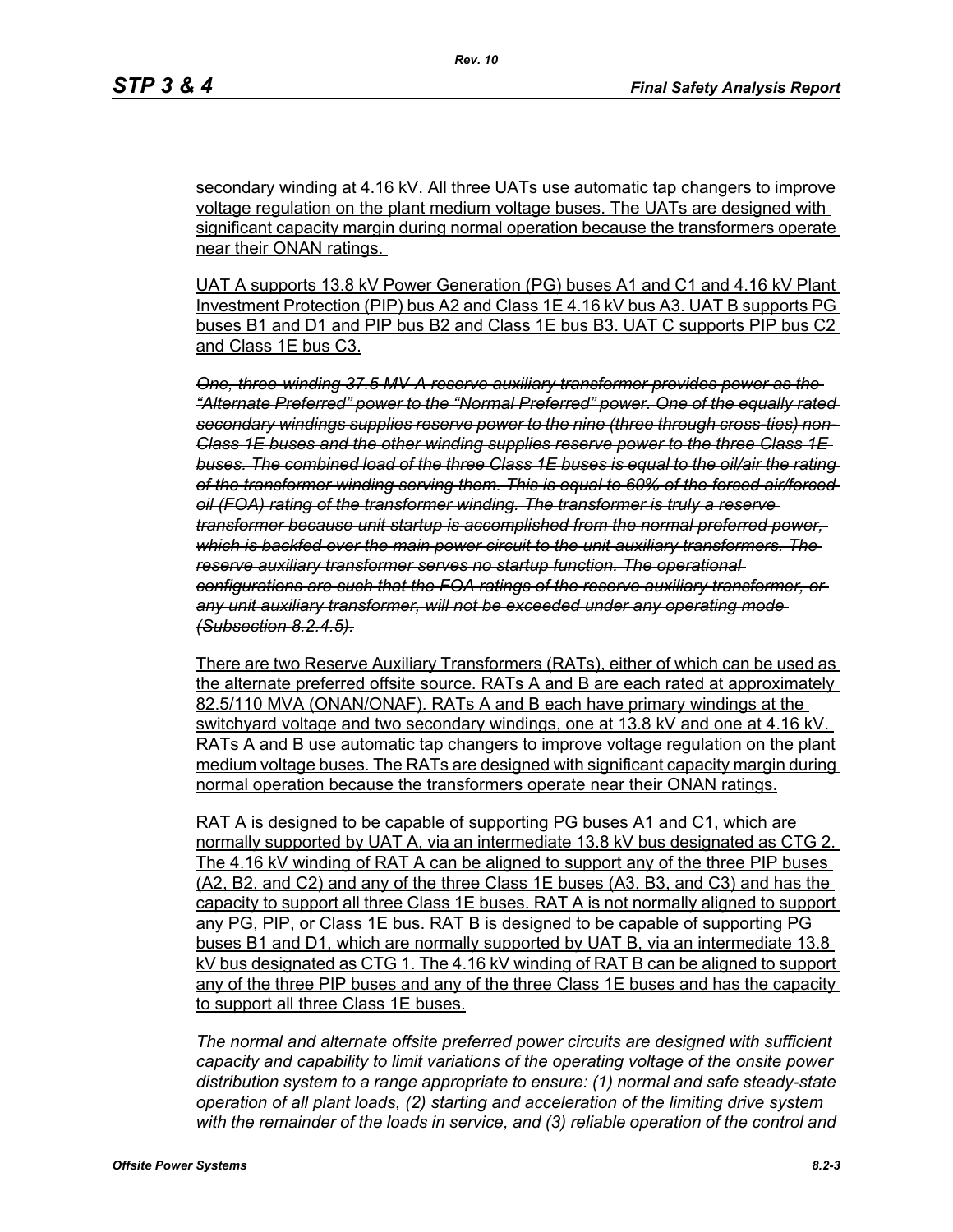*protection systems under conditions of degraded voltage [Subsection 8.3.1.1.7 (8)]. Specifically, the unit auxiliary transformers and the reserve auxiliary transformer*s *are designed to limit the voltage variation of the onsite power distribution system to ±10% of load rated voltage during all modes of steady state operation and a voltage dip of no more that* than *20% during motor starting.*

According to IEEE C57.19.100 the STP Units 3 & 4 site is a medium to heavy contamination environment due to its proximity to the coast and additional salt deposition from the Ultimate Heat Sinks. To prevent insulator and bushing failure on offsite power system equipment due to contamination from salt deposition, the bushings and insulators for offsite power equipment up to the switchyard will have a minimum creep distance of 44 mm/kV and a permanent coating.

STD DEP 8.3-1

### STD DEP Admin

*The unit* and reserve *auxiliary transformers are designed and constructed to withstand the mechanical and thermal stresses produced by external short circuits. In addition, these transformers meet corresponding requirements of the latest revisions of ANSI Standard C57.12.00. See Subsection 8.2.3(8)* 8.2.3 (4) *for interface requirements on the main step-up transformers and the reserve auxiliary transformer*s*. See Subsection 8.2.3(10) for interface requirements on the high-voltage circuit breakers and disconnect switches.*

### STD DEP 8.3-1

*The non-segregated phase bus* or power cable *that connects the unit auxiliary and reserve auxiliary transformers to the 6.9 kV* their respective *switchgear is sized to supply its load requirements and rated to withstand fault currents until the fault is cleared.*

The following site-specific supplement provides a description of the Offsite Power System for STP 3 & 4 addressing information requested by RG 1.206 and replacing the conceptual design provided in Subsection 8.2.5 of the reference ABWR DCD.

The offsite power system includes at least two (2) preferred sources of power for the reactor protection system and engineered safety features (ESFs) during normal, abnormal, and accident conditions. It includes a minimum of two (2) independent and physically separated 345 kV circuits of the six (6) circuits available from the transmission network as required by GDC 17. Five of the six (6) offsite circuits for STP 3 and 4 are existing transmission lines that were connected to the STP 1 & 2 switchyard and have been re-routed to the STP 3 & 4 switchyard. Of the six (6) transmission lines, four identified as preferred sources of power are as follows: White Point 39, Elm Creek 27, Velasco 27, and the tieline with a series reactor between STP 3 & 4 switchyard and the STP 1 & 2 switchyard. The remaining two (2) transmission lines, Hillje 44 and Blessing 44, are used for power transmission. However, these two lines do not meet the criteria of being independent and physically separated. Hillje 44 crosses under the Elm Creek 27 line at the Hillje switchyard. Blessing 44 connects to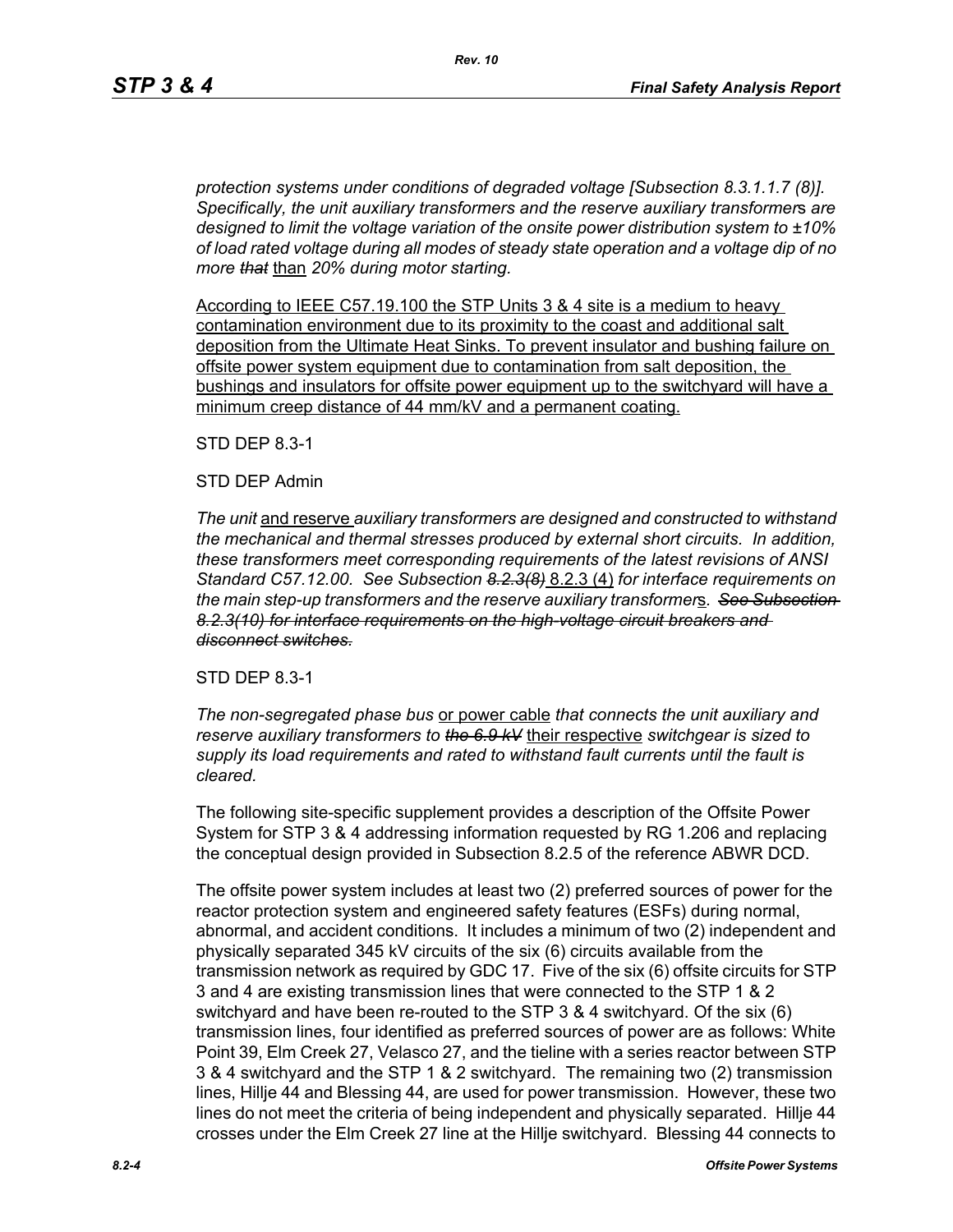the local 138 kV system via an autotransformer and is considered a source which can not supply adequet power and voltage under all operating scenarios. Refer to Figure 8.2-6 for 345 kV transmission configuration. The offsite power system encompasses the connections to the power grid, transmission lines (overhead and/or underground), transmission line towers, transformers, switchyard components and control systems, switchyard battery systems, MPT, and the RATs.

The offsite power system is designed to provide reliable and redundant sources of power for starting, operation, and safe shutdown of STP 3 & 4 in accordance with GDC 17. The offsite power system configuration, single line, general arrangement, and transmission network map are shown in the following figures:

|              | Figures 8.2-1 (7 sheets) Power Distribution Routing Diagrams |
|--------------|--------------------------------------------------------------|
| Figure 8.2-2 | 345 kV General Arrangement                                   |
| Figure 8.2-3 | 345 kV Switchyard Single Line Diagram                        |
| Figure 8.2-4 | 345 kV Switchyard Arrangement                                |
| Figure 8.2-5 | <b>Transmission Network Map of ERCOT</b>                     |
| Figure 8.2-6 | 345 kV Transmission Configuration                            |

### **8.2.1.2.1 Transmission Lines**

Six 345 kV transmission circuits rated from 896 MVA to 1793 MVA (Reference 8.2-3) connect the STP 3 & 4 switchyard to the Electric Reliability Council of Texas (ERCOT) grid, as shown on Figure 8.2-6. These six 345 kV circuits provide the source of AC power to the 345 kV switchyard. The 345 kV transmission circuits terminate at six points as follows: at Velasco 345 kV Substation (CenterPoint Energy); at Hillje 345 kV Switchyard (CenterPoint Energy); at Elm Creek 345 kV Switchyard (City of Public Service Board of San Antonio (CPS); at White Point 345 kV Substation (AEP Texas Central Company (TCC); at the STP 1 & 2 switchyard via a tieline with a series reactor (TCC); and at Blessing 345 kV Substation autotransformer (TCC). The Blessing 345 kV autotransformer is connected to the TCC's Blessing 138 kV Substation.

The STP 3 & 4 transmission lines utilize the existing (from STP 1 & 2) corridor and rights-of way for interconnects to the existing transmission grid. The description of the transmission system components for both existing and new structures as listed below fully describes and qualifies the use of this system within the present boundaries of the existing corridors. Transmission service providers (TSP) in the ERCOT region are subject to regulations of the Public Utility Commission of Texas (PUCT) that control new transmission facilities or interconnections needed to provide transmission service to and from the transmission grid. (Reference 8.2-3).

Three (3) existing rights-of-way commence from the STPEGS property (for STP 1, 2, 3, & 4) toward the termination points described below and shown on Figure 8.2-5. The eastern right-of-way is 100 ft wide and contains two (2) 345 kV circuits to Velasco (on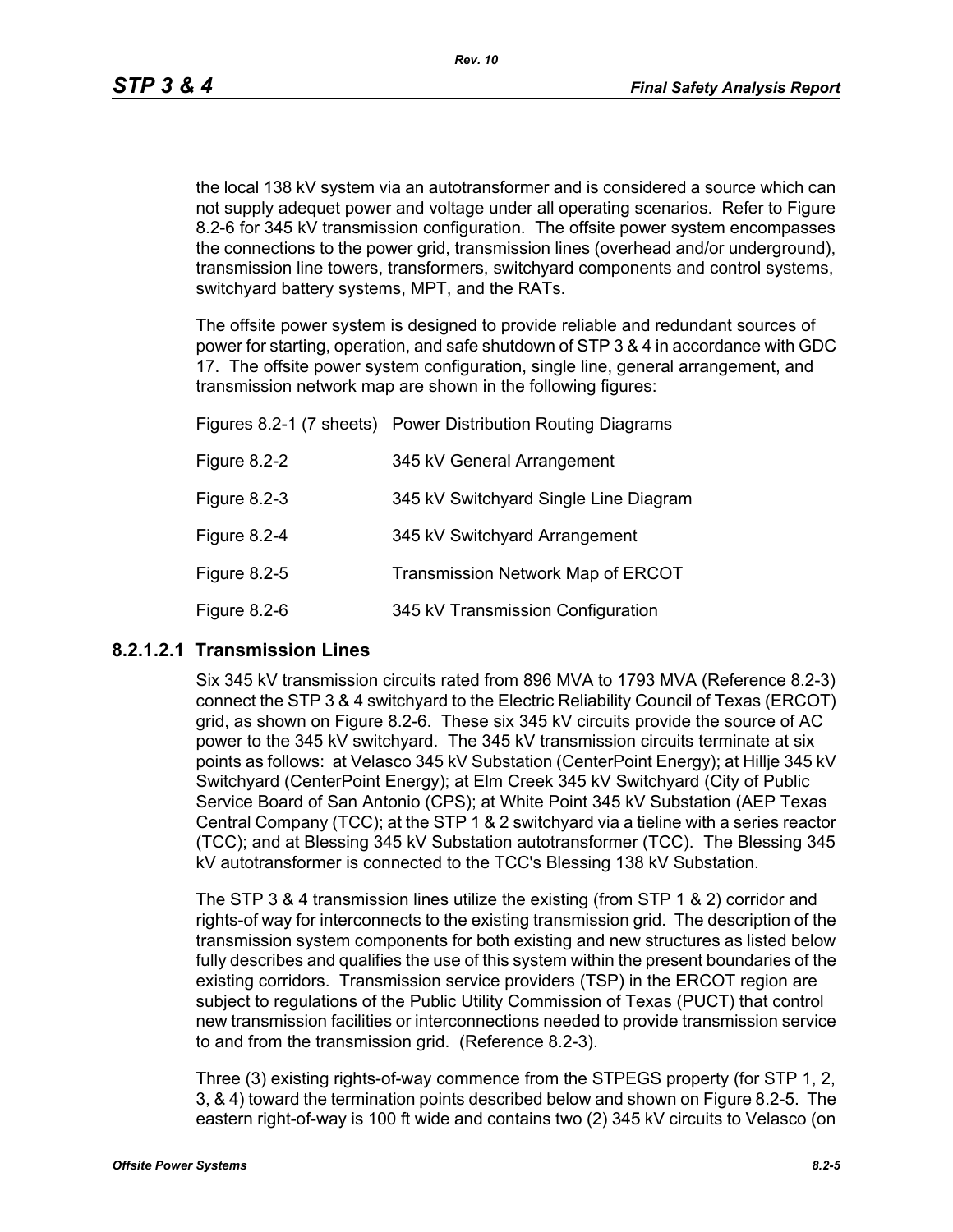double-circuit structures). The western right-of-way is 100 ft wide and contains a 345 kV circuit to Blessing. The middle or northwestern right-of-way is 400 ft wide and contains six (6) circuits. These circuits are carried on three sets of double-circuit towers. The Elm Creek 18 and the W.A.Parish 39 line locations are on the eastern structures, the Hillje 64 and the Elm Creek 27 lines are on the middle structures. The White Point 39 and the Hillje 44 line are on the western structures. There is adequate spacing between the middle and western towers to allow complete failure of one without jeopardizing the other. For the purpose of analysis, the right-of-way has been considered as two independent rights-of-way. This right-of-way is approximately 20 miles long and terminates in four separate rights-of-way varying in width from 100 to 150 ft. The Velasco 27 line includes an underground 345 kV cable that crosses under the two double circuit overhead lines that feed Elm Creek 18, Hillje 64, and W.A.Parish 39. This underground installation eliminates the possibility of a failure of the overhead lines from impacting the Velasco 27 line. The transmission configuration map showing the proposed usage of existing rights-of-way in the region is included in Figure 8.2-5. Refer to Figure 8.2-6 for transmission configuration for both STP 1 & 2 and STP 3 & 4.

A list of all transmissions circuits from each of the four transmission service providers to the STPEGS plant site is given in Table 8.2-2. This table includes all termination points, ownership of the circuit, circuit operating voltage, and approximate circuit length in miles.

The 345 kV transmission circuits are routed on rights-of-way as described above except for the distance from the rights-of-way to the STP 3 & 4 switchyard on the STPEGS plant property. In this small section, the 345 kV structures are arranged as depicted in Figure 8.2-2. The location of transmission circuits within this small section has been analyzed and failure of a tower due to failure of an adjacent tower has been determined not to adversely impact plant offsite power supply.

The 345 kV transmission system from STP 3 & 4 to the ERCOT grid is designed so that any two of the 345 kV transmission circuits from STP 3 & 4 may be taken out of service and the full-load generation of STP 3 & 4 can still be transmitted to their respective load centers. The loss of any double-circuit structure or any two transmission circuits does not reduce the availability of the offsite supply of power to the STP 3 & 4 345 kV switchyard. The transmission grid associated with the plant is further designed so the loss of an independent right-of-way may necessitate some reduction in generation output, but does not reduce the availability of the offsite supply of power. The transmission system is designed to maintain a voltage variance of +/- 5% without STP 3 & 4 reactive support in accordance with ERCOT Protocols, Operating Guides and Procedures (Reference 8.2-6). With a +/- 5% voltage variance on the grid, the onsite power distribution system maintains a +/- 10% voltage on the loads. The ERCOT Protocols, Operating Guides and Procedures also keep the frequency at 60 Hz except during periods of major generation loss. During periods of generation loss, frequency will drop; however, ERCOT employees automatic firm load shedding schemes which unload the grid and allow generators to recover to normal frequency.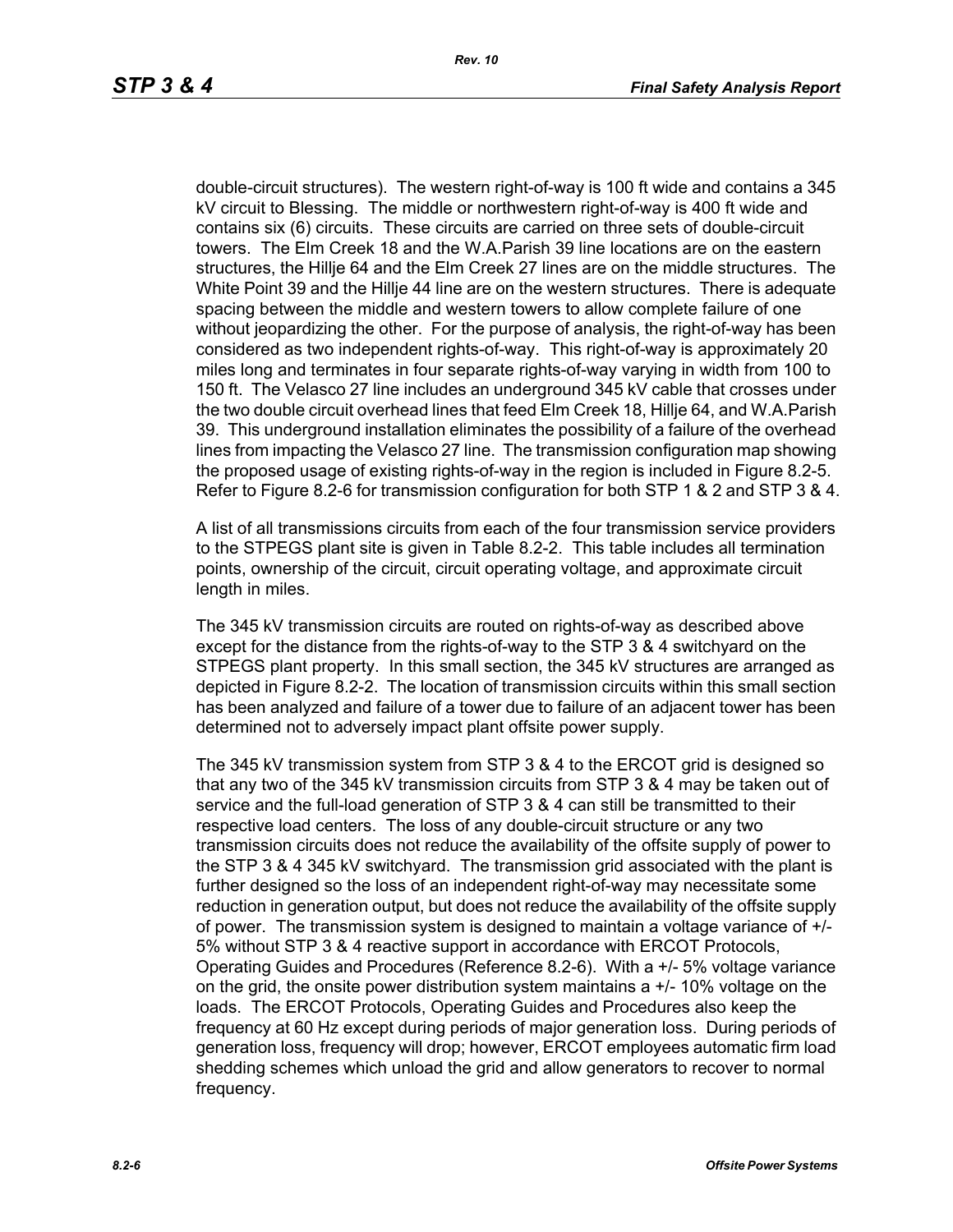All the transmission lines to the STPEGS plant are designed for reliability and performance. The structures for these circuits, as well as the 345 kV switchyard, are built to withstand hurricane force winds. In southeastern Texas, the ice-loading condition on transmission lines is not considered significant since it is less than the hurricane wind-loading on transmission or substation structures. The 345 kV structures have sufficient vertical spacing to minimize galloping conductor flashover. Galloping conductors have caused outages primarily of 138 kV and 69 kV vertically spaced circuits since the vertical spacing between conductors is much less than that for 345 kV circuits. Galloping conductors are considered a rare phenomenon in southeastern Texas. The Transmission Line Historical Data on Outages Due to Failures, Table 8.2-3, does not attribute any outages due to galloping conductors.

The isokeraunic level in thunderstorm days per year is moderate to moderately high for the Texas Gulf Coast area. Long-term historical data show this area to have approximately 65 thunderstorm days per year (Reference 8.2-4). The transmission line design has sufficient basic insulation level (BIL) to minimize lightning flashover from the expected number of lightning strokes (the number of lightning strokes is assumed proportional to the number of thunderstorm days per year).

The ERCOT grid and transmission system (as described in Section 8.1.1) ensures that AC offsite power is available for shutdown of STP 3 & 4 and for mitigating the consequences of postulated accidents at either unit.

### **8.2.1.2.2 Switchyard Description**

The STP 3 & 4 345 kV switchyard is sized and configured to accommodate the output of both units. The location of this switchyard is on the STP site approximately 650 feet north of STP 3 & 4. The switchyard layout and location are shown on Figures 8.2-2, 8.2-4 and 8.2-6.

As indicated on Figure 8.2-3, a breaker and-a-half scheme is incorporated in the design of the 345 kV switchyard. The switchyard bus is a 63 kA fault duty design. Circuit breakers and disconnect switches are sized and designed in accordance with ANSI Standard C37.06 (Reference 8.2-1). All circuit breakers are equipped with dual trip coils. The 345 kV circuit breakers in the switchyard are rated according to the following criteria:

- Circuit breaker continuous current ratings are chosen such that no single contingency in the switchyard (e.g., a breaker being out for maintenance) will result in a load exceeding 100 percent of the nameplate continuous current rating of the breaker.
- Interrupting duties are specified such that no fault occurring on the system, operating in steady-state conditions, will exceed the breaker's nameplate interrupting capability.
- **Momentary ratings are specified such that no fault occurring on the system,** operating in steady-state conditions, will exceed the breaker's nameplate momentary rating.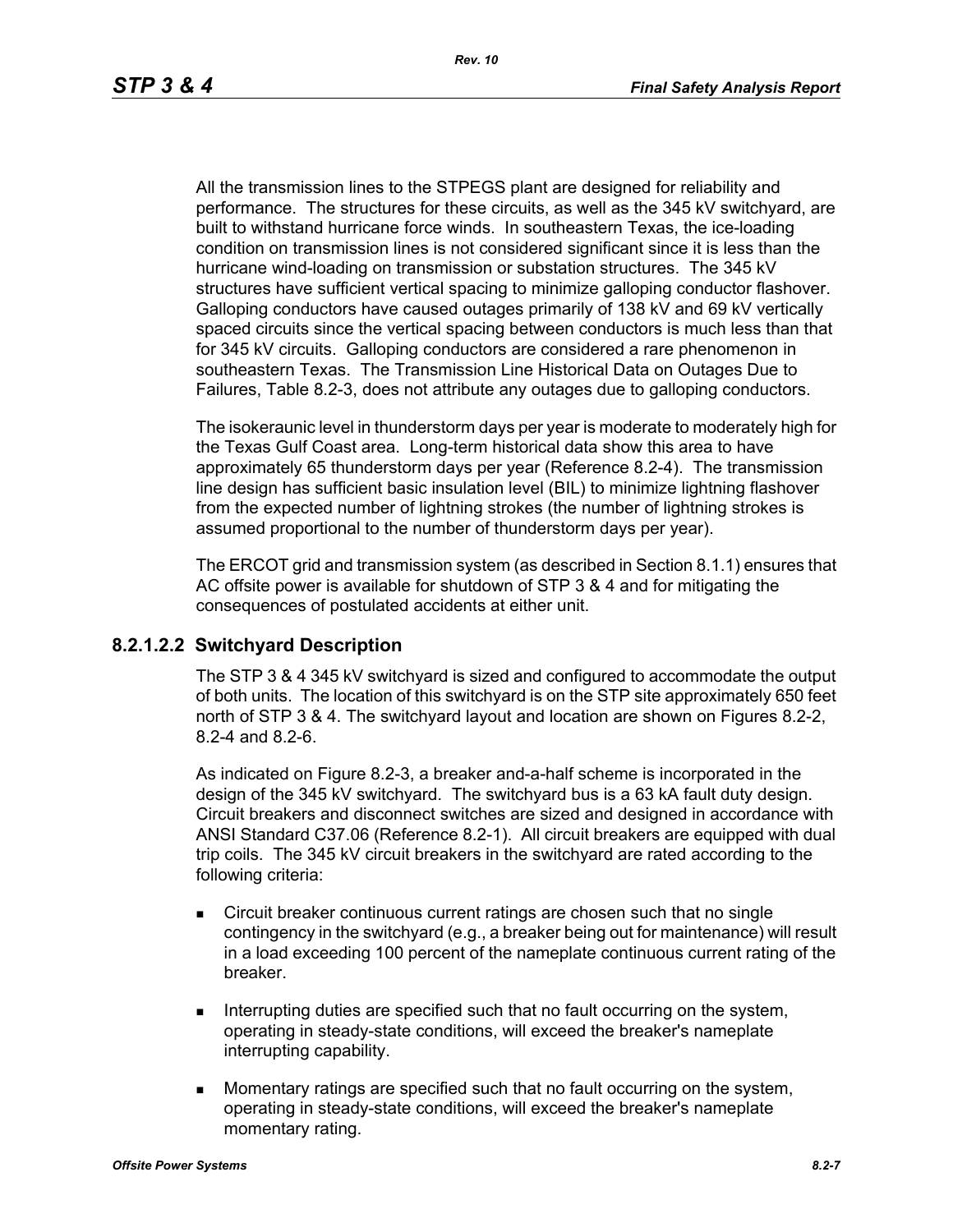**DED** Voltage ratings are specified to be greater than the maximum expected operating voltage.

All 345 kV breakers have a minimum symmetrical interrupting capability of 63,000 amperes. The Onsite Electrical System is designed for a future maximum switchyard short circuit contribution of 37 Gva.

The design of the switchyard is consistent with a standard breaker-and-a-half scheme, and includes seven bays in the configuration. The breaker-and-a-half switchyard arrangement offers the operating flexibility to maintain the anticipated operational containment integrity and other vital functions in the event of a postulated accident(s) as described in the Failure Modes and Effects Analysis (FMEA) Subsection 8.2.2.2. Some of the specific advantages of the breaker-and-a-half switchyard arrangement are:

- Any transmission line into the switchyard can be cleared either under normal or fault conditions without affecting any other transmission line or bus.
- Either bus can be cleared under normal or fault conditions without interruption of any transmission line or the other bus.
- **Any circuit breaker can be isolated for maintenance or inspection without** interruption of any transmission line or bus.
- A fault in a tie breaker or failure of the breaker to trip for a line or generator fault results only in the loss of its two adjacent circuits until it can be isolated by disconnect switches.
- A fault in a bus side breaker or failure of the breaker to trip for a line or generator fault results only in the loss of the adjacent circuits and the adjacent bus until it can be isolated by disconnect switches.

Electrical protection of circuits from the STP 3 & 4 switchyard use a primary and secondary relaying scheme. The current input for the protective relaying schemes come from separate sets of circuit breaker bushing current transformers. Also, the control power for all primary and secondary relaying schemes is supplied from separate 345 kV switchyard 125 VDC systems. These schemes are used for the following:

- The scheme is used on each of the six 345 kV transmission circuits from the STPEGS 345 kV switchyard to the ERCOT grid. The potential input for the primary and secondary transmission circuit relaying systems is supplied from fused branch circuits originating from a set of coupling capacitor potential devices connected to the associated transmission circuit.
- **The switchyard buses use a primary and backup scheme. The zone of protection** of each 345 kV bus includes all the 345 kV circuit breakers adjacent to the protected bus.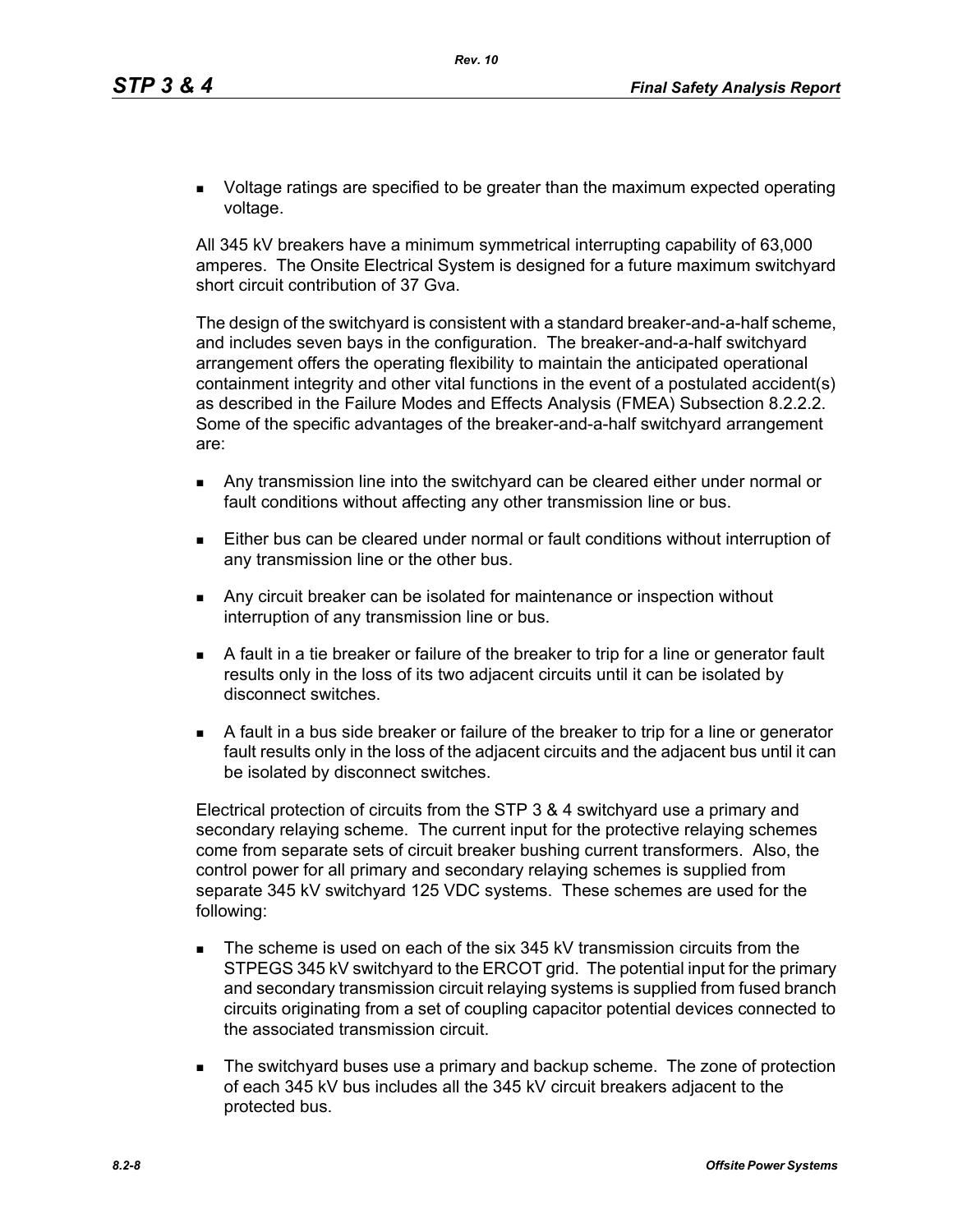**EXECT** Line protection for the main power transformers and reserve auxiliary transformers use primary and backup schemes.

In addition to the above described STP 3 & 4 345 kV switchyard relaying systems, each of the 345 kV circuit breakers has an associated circuit breaker failure relaying system. The primary and secondary relaying systems of the STP 3 & 4 345 kV switchyard are connected to separate trip circuits in each 345 kV circuit breaker.

For the two 125 VDC batteries located in the STPEGS 345 kV switchyard control house, each battery has its own battery charger. Each battery charger is connected to separate 480 VAC distribution panel boards also located in the control house. The 345 kV switchyard 125 VDC systems are entirely independent of the unit non-Class 1E and unit Class 1E battery systems.

The STP 3 & 4 345 kV switchyard 480 VAC and 120/240 VAC station service system consists of two 4.16 kV/480 VAC load center transformers, a 480 VAC double-ended load center, two 480 VAC distribution panel boards, a 480/120-240 VAC transformer bank and two 120/240 VAC distribution panel boards. The 4.16 kV/480 VAC load center transformers are supplied by two 4.16 kV non-Class 1E feeders, one from each unit, and each are provided with a backup power feed from the CTG.

The control cables for the switchyard breakers are routed through three parallel, independent cable trenches. The two outer trenches carry the primary relaying and control for all breakers. The center trench carries the secondary (or backup) relaying and control for all breakers. Cables are routed from each breaker to the respective trenches in such a fashion as to maintain separation between primary and secondary circuits.

## **8.2.1.2.3 Main Power and Reserve Auxiliary Transformers**

The main power transformer (MPT) and the reserve auxiliary transformers (RATs) tielines run south from the new 345 kV switchyard toward STP 3 & 4.

The MPT consists of three normally energized single phase transformers with an additional installed spare. Provisions are made to permit connecting and energizing the spare transformer following a failure of one of the normally energized transformers.

The calculated rated conditions for the MPT(s) are approximately 1612 MVA with a nominal voltage of approximately 26 kV and with taps at 105%, 102.5%, 100%, 97.5%, and 95% of 362.25 kV. The MPTs are each individually rated at approximately 537.5 MVA. MPT and high voltage circuits have sufficient impedance to limit the primary side maximum available fault current contribution from the system to that required by the main generator output circuit breaker.

The offsite transmission circuits from the transmission network through and including the main step-up power and reserve auxiliary transformers are designed and constructed to withstand the mechanical and thermal stresses from the worst case faults.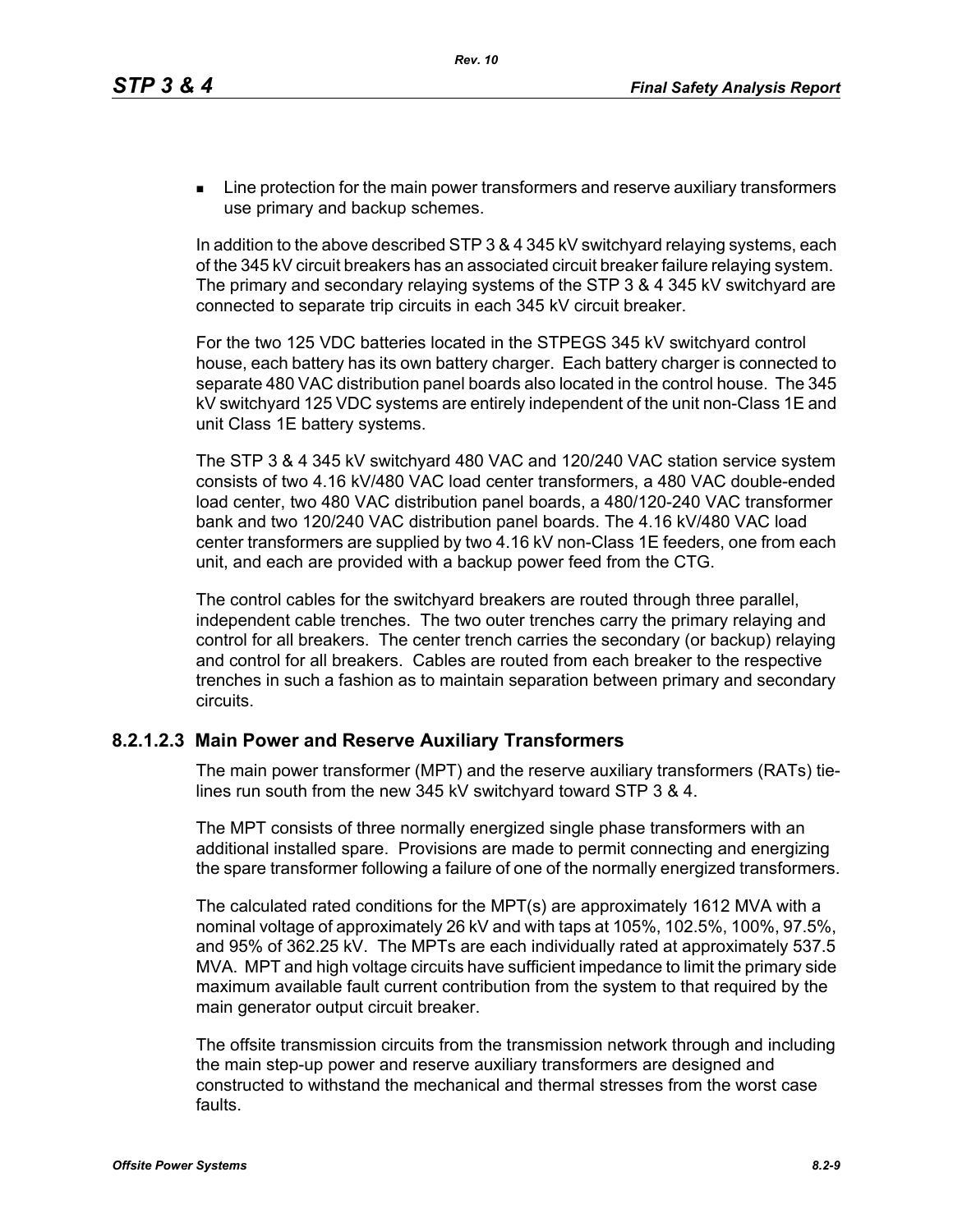The offsite transmission circuits from the transmission network through and including the main step-up power and reserve auxiliary transformers are sized to supply their load requirements during all design operating modes of their respective Class 1E divisions and non-Class 1E load groups.

The impedances of the unit auxiliary and reserve auxiliary transformers are compatible with the interrupting capability of the plant's circuit interrupting devices.

The main step-up power and reserve auxiliary transformers are provided with separate oil collection pits and drains to safe disposal area, and are provided with fire protection deluge systems as specified in Section 9A.4.6.

Each transformer has primary and backup protective devices. DC power to the primary and backup devices is supplied from separate non-Class 1E DC sources.

#### **8.2.1.3 Separation**

STD DEP 8.3-1

#### STD DEP Admin

*The location of the main power transformer, unit auxiliary transformers, and reserve auxiliary transformer*s *are shown on Figure 8.2-1. The reserve auxiliary transformer*s *is*are *separated from the main power and unit auxiliary transformers by minimum distance of 15.24m. It is a requirement that the 15.24m minimum separation be maintained between the switching station and the incoming tie lines (see Section 8.2.3). The transformers are provided with oil collection pits and drains to a safe disposal area.*

*Reference is made to Figures 8.3-1 for the single line diagrams showing the method of feeding the loads. The circuits associated with the alternate offsite circuit from the reserve auxiliary transformer*s *to the Class 1E buses are separated by walls or floors, or by at least 15.24m, from the main and unit auxiliary transformers. The circuits associated with the normal preferred offsite circuit from the unit auxiliary transformers to the Class 1E buses are separated by walls or floors, or by at least 15.24m, from the reserve auxiliary transformer*s*. Separation of the normal preferred and alternate preferred circuits is accomplished by floors and walls over their routes through the Turbine, Control and Reactor Buildings except within the switchgear rooms where they are routed to opposite ends of the same switchgear lineups.* Either reserve auxiliary transformer may be used to satisfy requirements as the alternate preferred power supply. Separation between the two reserve auxiliary transformers is not sufficient to allow each to be considered an independent offsite power supply.

#### STP DFP 8 2-1

*The alternate preferred feeds from the reserve auxiliary transformers are routed inside the Turbine Building. The Turbine Building switchgear feed from the reserve auxiliary transformer is routed directly to the Turbine Building switchgear rooms. The feed to the Control Building is routed in corridors outside of the Turbine Building switchgear*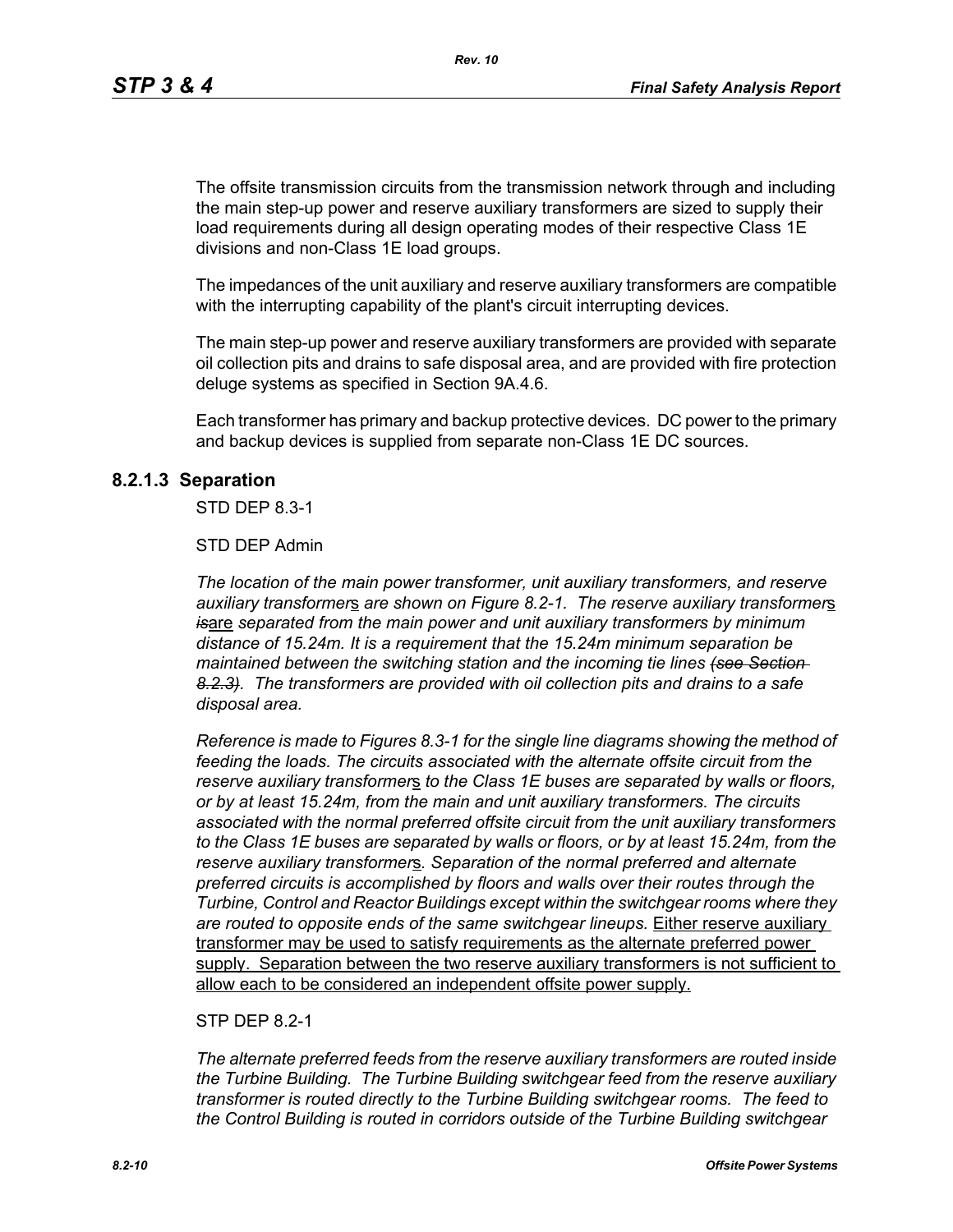*rooms. It exits the Turbine Building and crosses the Control Building roof on the opposite side of the Control Building from the route for the normal preferred power feeds. The steam tunnel is located between the normal preferred feeds and the alternate preferred feeds across the stepped roof of the Control Building. The alternate preferred power feed turns down between the Control and Reactor Building and enters the Reactor Building on the Division II* Division I *side of the Reactor Building. From there it continues on to the respective switchgear rooms in the Reactor Building.*

STD DEP 8.3-1

*Feeder circuit breakers from the unit auxiliary and reserve auxiliary transformers to the medium voltage (6.9 kV) switchgear are interlocked to prevent paralleling the normal and alternate power sources.*

#### STD DEP Admin

*Instrument and control cables associated with the normal preferred power circuits are separated [i.e., by 15.24m, or by walls or floors] from the instrument and control cables associated with the alternate preferred power circuits; with exception of the circuits in the control room, the circuits at the control and instrument DC power sources, and the interlock circuitry required to prevent paralleling of the two offsite sources. However, these circuits are electrically isolated and separated to the extent practical, and are not routed together in the same raceway. The reserve auxiliary transformer*s' *power, instrument and control cables do not share raceways with any other cables. The*  instrumentation and control circuits for the normal and alternate preferred power shall *not rely on a single common DC power source. [See Subsection 8.2.3 items (13) and (15)]*

STD DEP 8.3-1

*A combustion turbine generator (CTG) supplies standby power to the non-Class 1E buses which supply the non-Class 1E plant investment protection (PIP) loads. It is a 9 MW* 20 MW (minimum) *rated self-contained unit which is capable of operation without external auxiliary systems. Although it is located on site, it is treated as an additional offsite source in that it supplies power to multiple load groups. In addition, manually controlled breakers provide the capability of connecting the combustion turbine generator to any of the Class 1E buses if all other AC power sources are lost.*

*In this way, the CTG provides a second "offsite" power source to any Class 1E bus being fed from the reserve auxiliary transformer*s *while the associated unit auxiliary transformer is out of service.*

### **8.2.2.1 General Design Criteria**

STP DEP 1.1-2

*(1) GDC 5 and RG 1.81 - Sharing of Structures, Systems and Components*

*The ABWR is a single-unit plant design. Therefore this GDC is not applicable.* STP 3 & 4 is a dual-unit station. STP 3 & 4 receive offsite power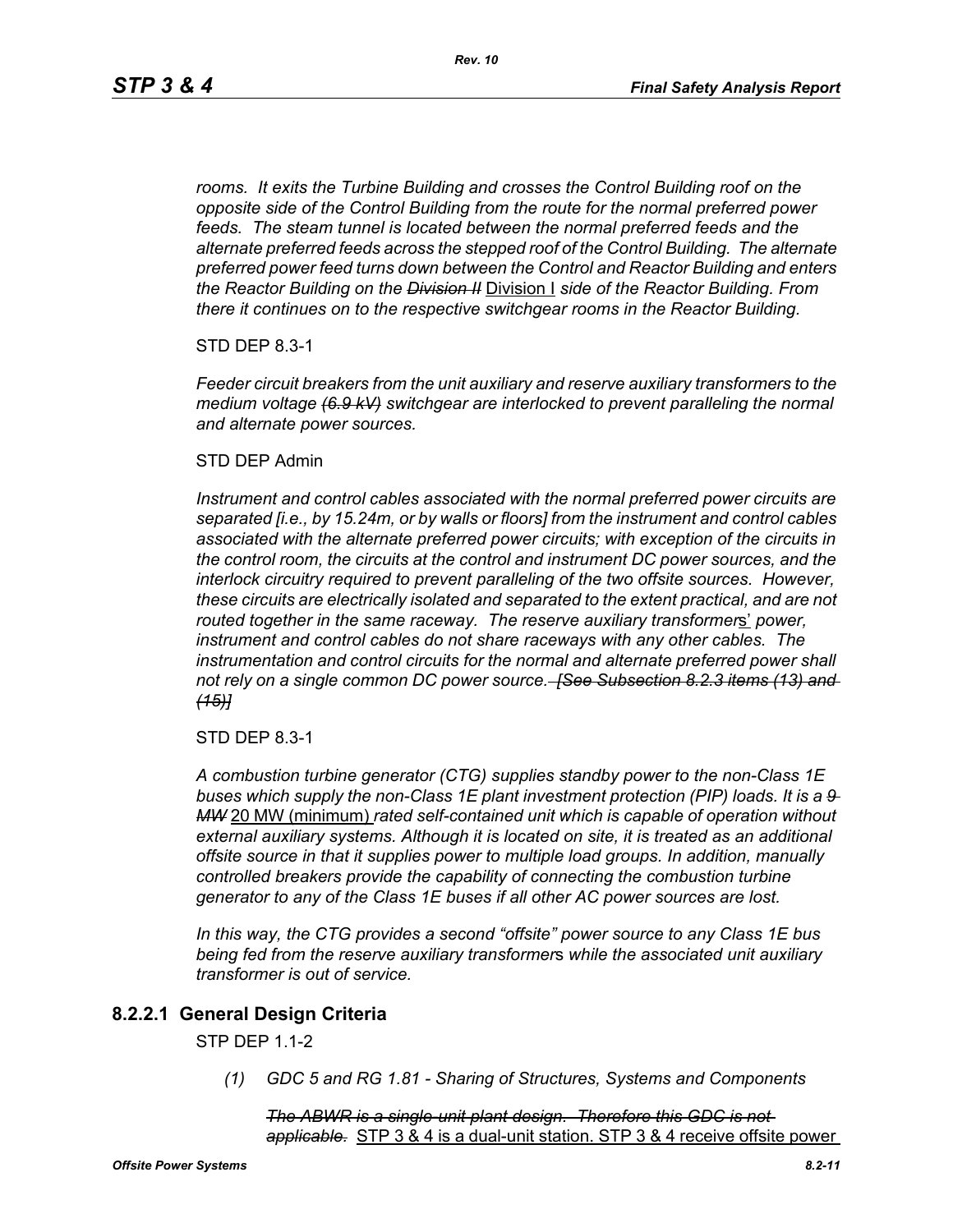from a common 345 kV switchyard through normal and alternate preferred power transmission lines and circuits in accordance with GDC 17. The Failure Modes and Effects Analysis (FMEA) discussed in Section 8.2.2.2 concludes that there are no single failures which can prevent the offsite power system from performing its function to maintain the anticipated operational containment integrity and other vital functions in the event of a postulated accident. The ability to perform an orderly shutdown and cooldown of the other unit in the event of an accident is not significantly impaired and it is concluded that GDC 5 and RG 1.81 are met.

#### STD DEP 8.3-1

*(2) GDC 17—Electric Power Systems*

*As shown in Figure 8.3-1, each of the Class 1E divisional 6.9* 4.16 *kV M/C buses can receive power from multiple sources. There are separate utility feeds from the offsite transmission network (via the main power transformer*, the unit auxiliary transformers, *and the reserve auxiliary transformer*s*).*

### **8.2.2.2 Failure Modes and Effects Analysis (FMEA)**

#### **8.2.2.2.1 Introduction**

This subsection provides a description of the failure modes and effects analysis (FMEA) for the "Offsite Power System" for the STP 3 & 4 units. This specific FMEA is a supplement and is provided for each of the following in accordance with RG 1.206:

- **Transmission Line Towers**
- Transmission Line Conductors
- 345 kV Switchyard
- **Exercuit Breakers**
- **Disconnect Switches**
- **Main Power Transformers (MPTs)**
- **Reserve Auxiliary Transformers (RATs)**

Regulatory Guide 1.206 requires that an FMEA be performed on Switchyard components to assess the possibility of simultanious failure of both prefered circuits as a result of single event.

### **8.2.2.2.2 Analysis**

Outage data on the 345 kV transmission lines of current experience is given in Table 8.2-3.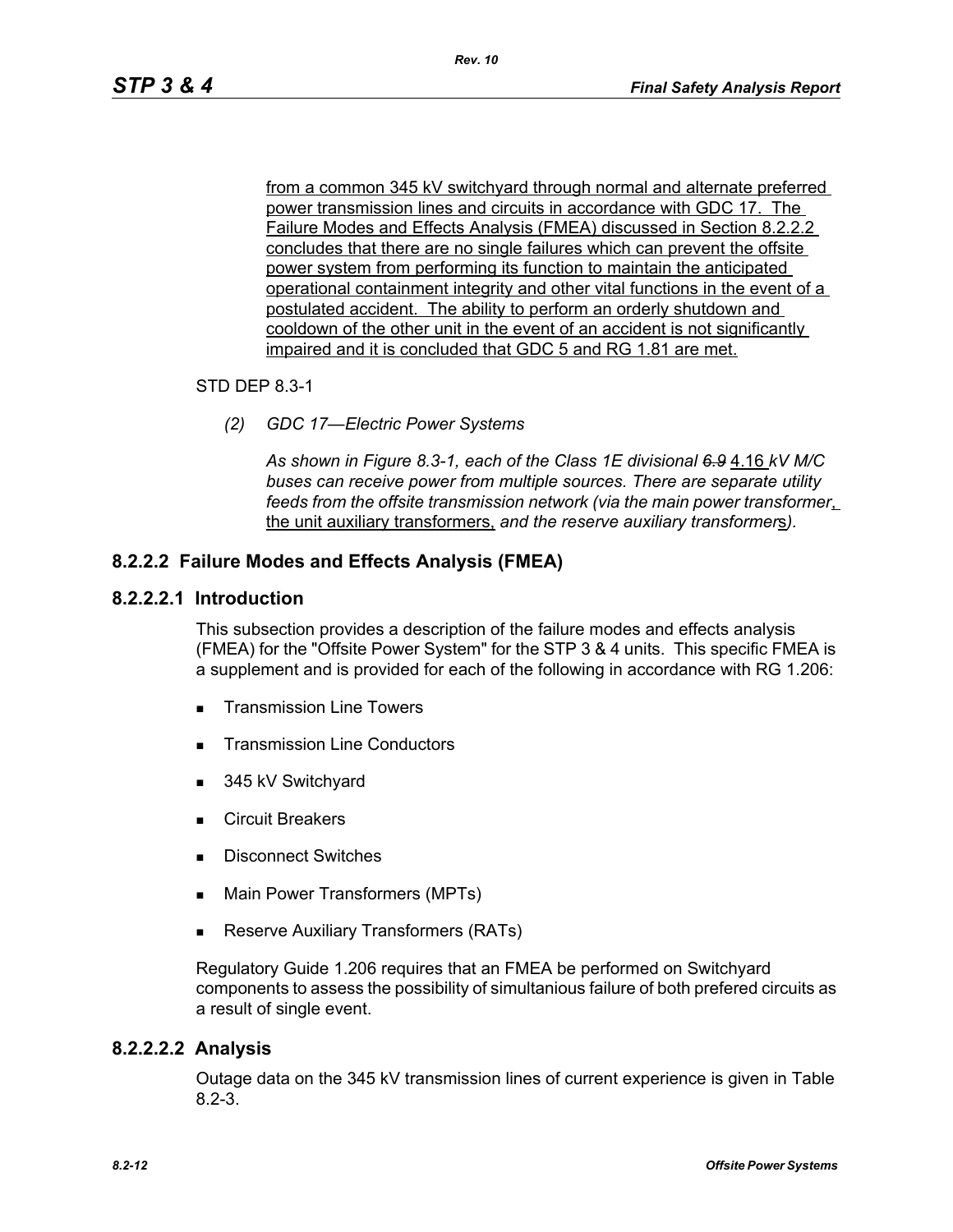## **8.2.2.2.2.1 Transmission Line Tower(s) Failure Mode Evaluation**

The 345 kV towers that will be constructed for STP 3 & 4 and the STP 1 & 2 transmission line towers that will be reworked for STP 3 & 4 are designed and constructed using the same type of design as the existing towers for STP 1 & 2. All towers for STP 1 & 2 are grounded with either ground rods or a counterpoise ground system. All transmission line towers are constructed and grounded using the same methods.

Failure of any one tower due to structural failure can at most disrupt and cause a loss of power distribution to only those circuits on the tower. The spacing of the towers between adjacent power circuits is designed to account for the collapse of any one tower.

Therefore, one of the preferred sources of power remains available for this failure mode in order to maintain the containment integrity and other vital functions in the event of a postulated accident(s).

## **8.2.2.2.2.2 Transmission Line Conductor(s) Failure Mode Evaluation**

The transmission lines have conductors installed or resized with replacement conductors to the proper load carrying conductor size in order to accommodate the additional capacity as a result of STP 3 & 4.

Failure of a line conductor would cause the loss of one preferred source of power but not more than one.

Therefore, a minimum of one preferred sources of power remains available for this failure mode in order to maintain the containment integrity and other vital functions in the event of a postulated accident(s).

### **8.2.2.2.2.3 345 kV Switchyard Failure Mode Evaluation**

As indicated in Figure 8.2-3 and 8.2-4, a breaker-and a-half scheme is incorporated in the design of the 345 kV switchyard for STP 3 & 4. The 345 kV equipment in the switchyard are all rated and positioned within the bus configuration according to the following criteria in order to maintain load flow incoming and outgoing from the units.

- Equipment continuous current ratings are chosen such that no single contingency in the switchyard (e.g., a breaker being out of for maintenance) can result in current exceeding 100 percent of the continuous current rating of the equipment.
- **Interrupting duties are specified such that no faults occurring on the system exceed** the equipment rating.
- **Momentary ratings are specified such that no fault occurring on the system** exceeds the equipment momentary rating.
- **DED** Voltage ratings are specified to be greater than the maximum expected operating voltage.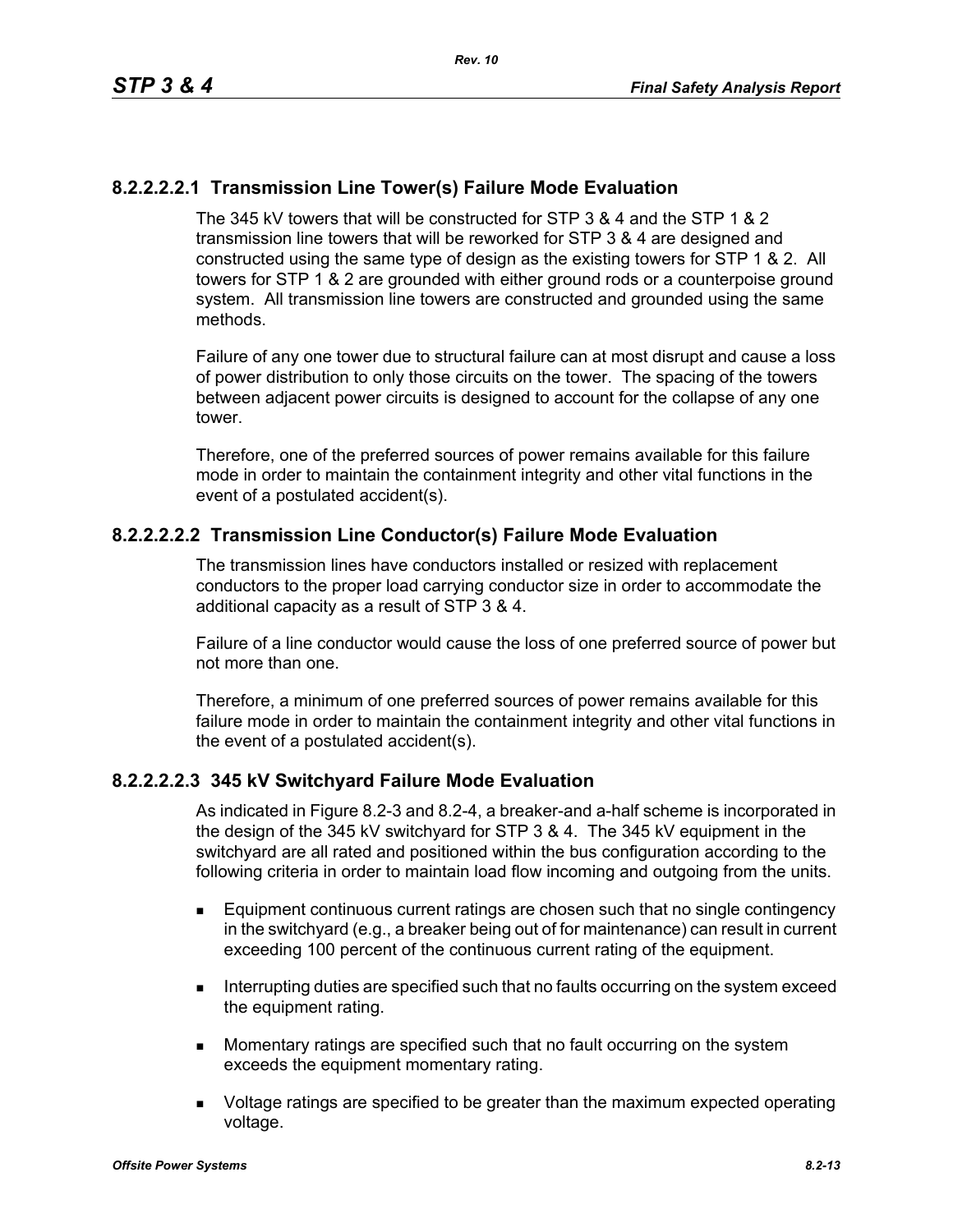The breaker-and-a-half switchyard arrangement offers the following flexibility to control a failed condition within the switchyard:

- Any faulted transmission line into the switchyard can be isolated without affecting any other transmission line.
- Either bus can be isolated without interruption of any transmission line or other bus.
- Each battery charger is connected to a 480 VAC distribution panel board located in the STP 3 & 4 345 kV switchyard control house. The 345 kV switchyard 125 VDC systems are independent of the unit non-Class 1E and unit Class 1E battery systems.
- A primary and secondary relaying system is included on each of the six 345 kV transmission circuits from the STP 3 & 4 345 kV switchyard to the ERCOT grid. All relay schemes used for protection of the offsite power circuits and the switching station equipment include primary and backup protection features. All breakers are equipped with dual trip coils. Each protection circuit which supplies a trip signal is connected to a separate trip coil.
- **Instrumentation and control circuits of the main power offsite circuit (i.e., normal** preferred power circuit) are separated from the instrumentation and control circuits for the reserve power circuit (i.e., alternate preferred power circuit)
- **The current input for the primary and secondary transmission circuit relaying** systems is supplied from separate sets of circuit breaker bushing current transformers. The potential input for the primary and secondary transmission circuit relaying systems is supplied from fused branch circuits originating from a set of coupling capacitor potential devices connected to the associated transmission circuit. The control power for the primary and secondary transmission circuit relaying systems is supplied from separate 345 kV switchyard 125 VDC systems.
- A primary and secondary relay system is included for protection of each of the STP 3 & 4 345 kV switchyard buses. The zone of protection of each 345 kV bus protection system includes all the 345 kV circuit breakers adjacent to the protected bus. The primary relay is the instantaneous high impedance type used for bus protection to detect both phase and ground faults. This relay is connected in conjunction with auxiliary relays and pilot wire relaying to form a differential protection, instantaneous auxiliary tripping, and transferred tripping relay system. The secondary relay system and pilot wire relaying is a duplicate of the primary relay system.
- The current input for the primary and secondary 345 kV bus relaying systems is supplied from separate sets of 345 kV circuit breaker bushing current transformers. The control power for the relay terminals of the primary and secondary 345 kV bus relaying systems located in the STP 3 & 4 345 kV switchyard control house is supplied from separate 345 kV switchyard 125 VDC systems.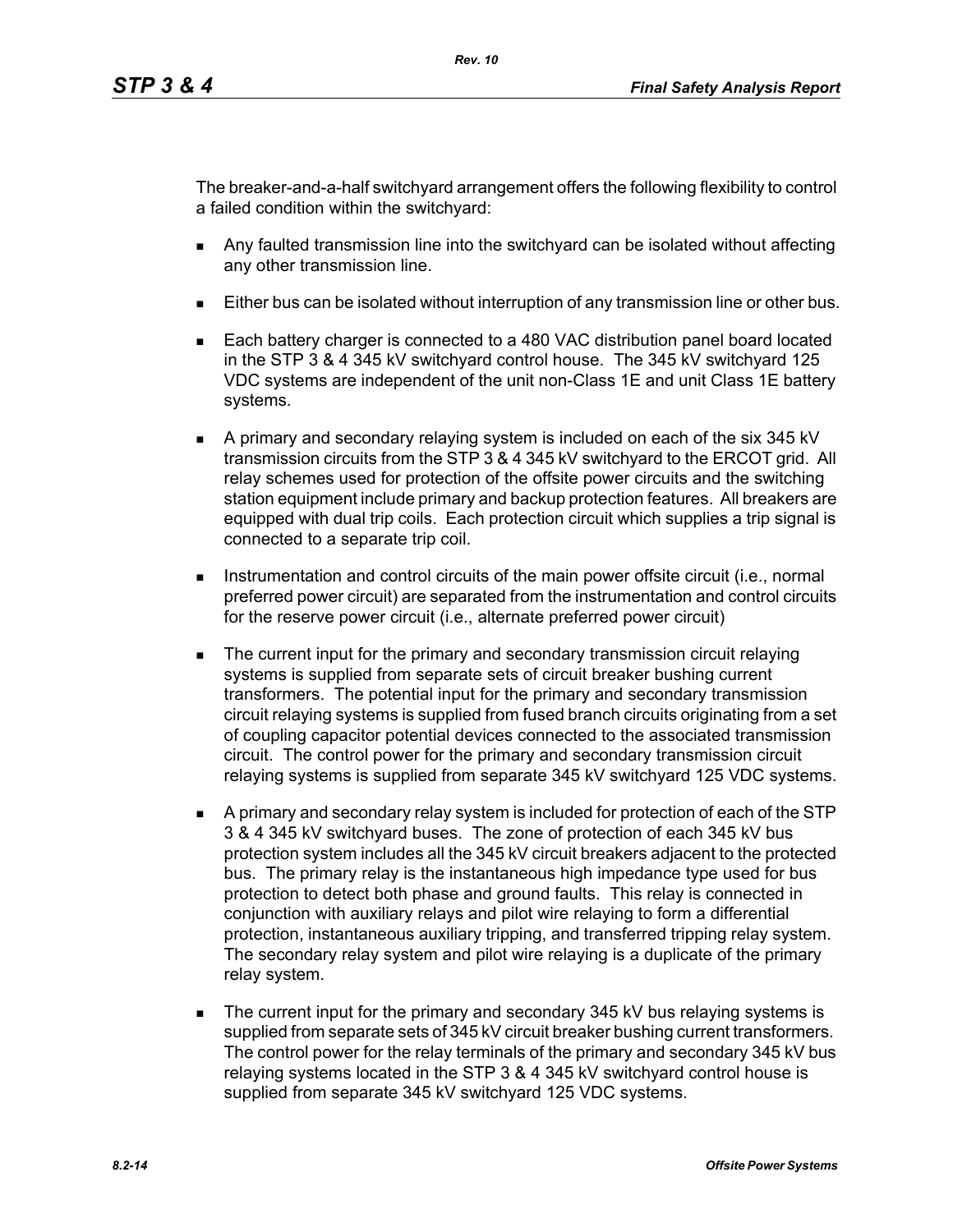*Rev. 10*

- A primary and secondary relay system is included on each of the circuits connecting the MPT(s) and the RAT(s) to their respective STP 3 & 4 345 kV switchyard position. The zone of protection of each of the MPT(s) circuit connection protection system includes two associated circuit breakers at the STP 3 & 4 345 kV switchyard and the high side bushings of the MPT(s). The secondary relay system is a duplicate of the primary relay system.
- The current input for the primary and secondary MPT and the RAT circuit connection relaying systems are supplied from separate sets of 345 kV circuit breaker bushing current transformers, MPT and RAT transformer bushing current transformers. The control power for the relay terminals of the primary and secondary MPT circuit connection relaying systems located in the STP 3 & 4 345 kV switchyard control house are supplied from separate 345 kV switchyard 125 VDC systems. The control power for the relay terminals of the primary and secondary MPT and RAT circuit connection relaying systems located at the unit relay room are supplied from the respective unit non-Class 1E 125 VDC battery systems.
- Spurious relay operation within the switchyard that trips associated protection system will not impact any primary or backup system.

Therefore, a minimum of one preferred source of power remains available for this failure mode in order to maintain the containment integrity and other vital functions in the event of a postulated accident(s).

### **8.2.2.2.2.4 Circuit Breakers Failure Mode Evaluation**

As indicated in Figures 8.2-3 and 8.2-4, a breaker-and-a-half scheme is incorporated in the design of the 345 kV switchyard for STP 3 & 4. The 345 kV equipment in the switchyard are rated and positioned within the bus configuration according to the following criteria in order to maintain load flow incoming and outgoing from the units:

- **EXECT** Circuit breaker continuous current ratings are chosen such that no single contingency in the switchyard (e.g., a breaker being out for maintenance) will result in a load exceeding 100 percent of the nameplate continuous current rating of the breaker.
- Interrupting duties are specified such that no fault occurring on the system, operating in steady-state conditions will exceed the breaker's nameplate interrupting capability.
- **Any circuit breaker can be isolated for maintenance or inspection without** interruption of any transmission line or bus.
- A fault in a tie breaker or failure of the breaker to trip for a line or generator fault results only in the loss of its two adjacent circuits until it can be isolated by disconnect switches.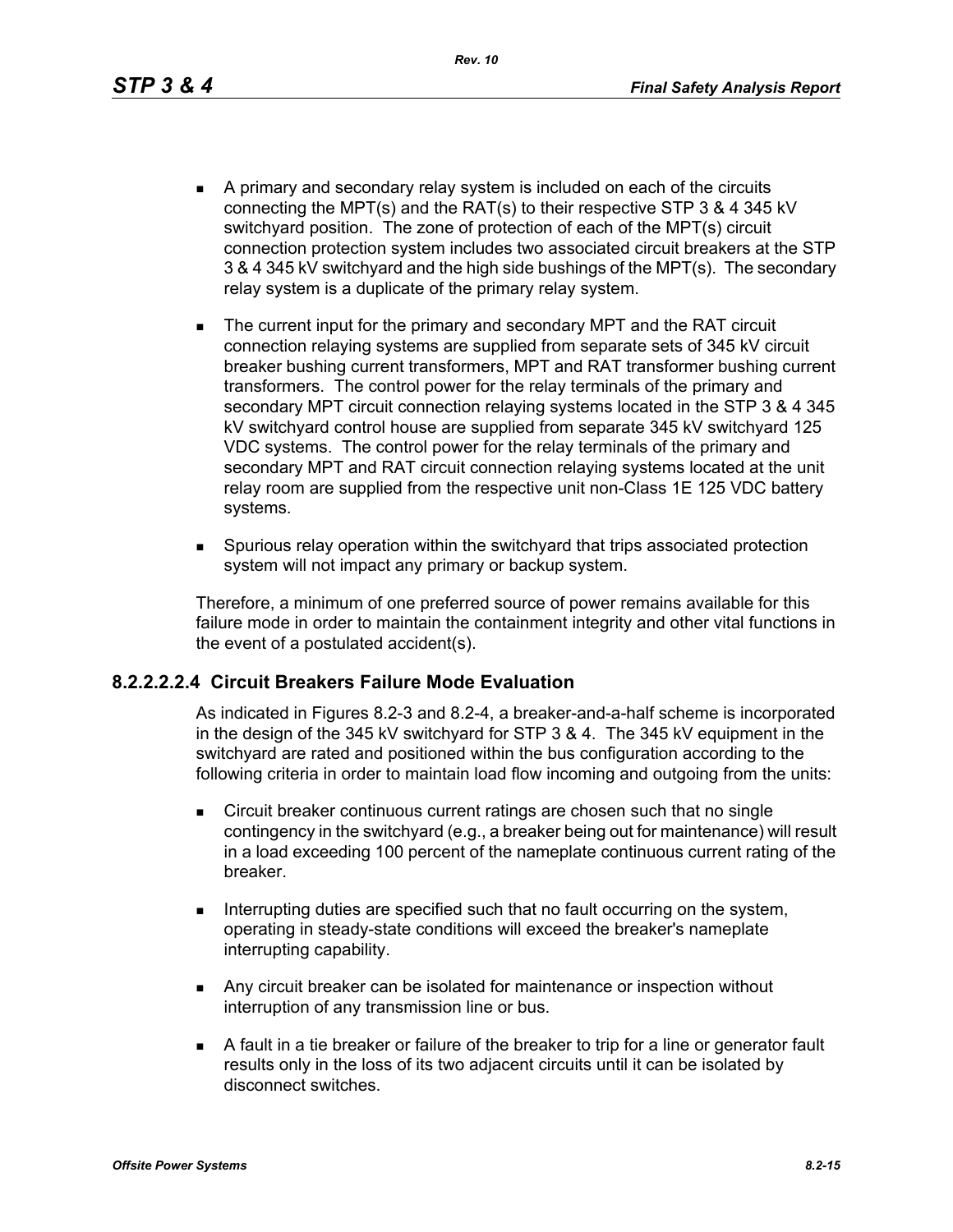A fault in a bus side breaker or failure of the breaker to trip for a line or generator fault results only in the loss of the adjacent circuits and the adjacent bus until it can be isolated by disconnect switches.

In addition to the above described STP 3 & 4 345 kV switchyard relaying systems, each of the 345 kV circuit breakers has a primary protection rely and a backup protection relay. The primary relay is a different type or manufacture from the backup relay. This will preclude common mode failure issues with the protection relays.

The primary and secondary relaying systems of the STP 3 & 4 345 kV switchyard are connected to separate trip circuits in each 345 kV circuit breaker. The control power provided for the 345 kV switchyard primary and secondary relaying protection and breaker control circuits consists of two independent 125 VDC systems.

### **8.2.2.2.2.5 Disconnect Switch(s) Failure Mode Evaluation**

All 345 kV disconnect switches have a momentary rating higher than the available short circuit level. The disconnect switches are implemented into the switchyard configuration to isolate main power circuits that have failed or are out for maintenance. A failure of the disconnect switch results only in the loss of its two adjacent circuits.

Therefore, a minimum of one preferred source of power remains available for this failure mode in order to maintain the containment integrity and other vital functions in the event of a postulated accident(s).

## **8.2.2.2.2.6 Main Power Transformers (MPTs) Failure Mode Evaluation**

A primary and secondary relay system precludes any failure interruption of power to the plant as a result of a lost or damaged MPT(s).

Failure of any MPT will require a transfer of power to the standby RATs. Each RAT has a rating equal or greater to that of a UAT and the capability to supply all Engineered Safety Feature buses in a unit.

## **8.2.2.2.2.7 Reserve Auxiliary Transformers (RATs) Failure Mode Evaluation**

The RAT(s) serve as a standby transformer to the UAT(s) associated with the respective unit and an alternate path to offsite power. Each RAT has the capacity to supply all Engineered Safety Feature (ESF) buses in a unit.

Failure of any transformer will result in a manual transfer of the sources of power for the 13.8kV plant generation buses, plant investment protection buses and ESF buses and will be initiated by the operator from the control room.

### **8.2.2.2.3 Conclusion**

The finding of the FMEA is that there are no single failures which can prevent the "Offsite Power System" from performing its function to maintain the anticipated operational containment integrity and other vital functions in the event of a postulated accident(s).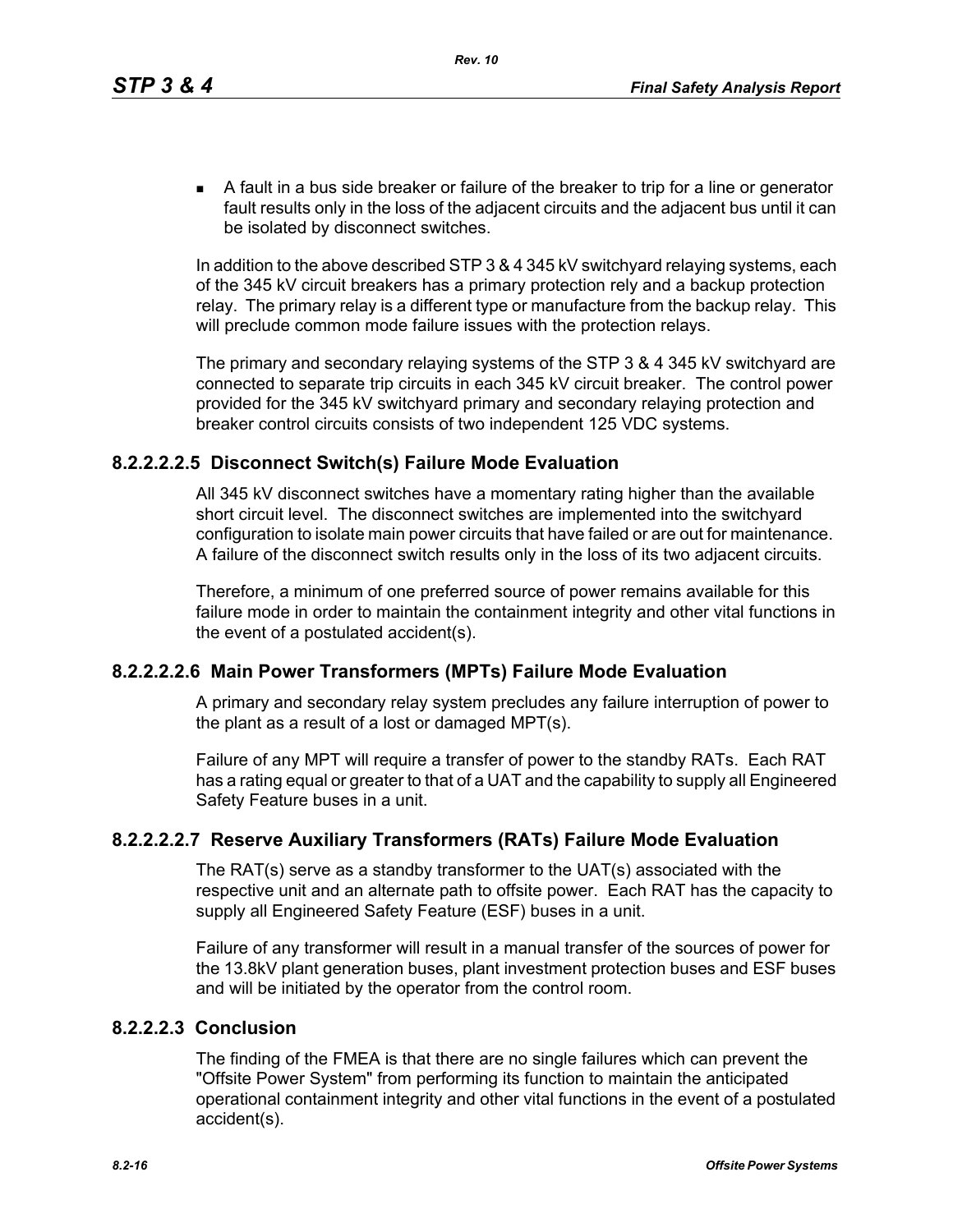## **8.2.2.3 Grid Analysis**

This subsection provides an analysis in accordance with RG 1.206.

An interconnection study (Reference 8.2-3) was performed by the transmission companies for steady state short circuit and stability analysis. These steady state analyses are performed for single and double circuit contingency on the 345 kV transmission system surrounding STP. The details as stated in Subsection 8.2.1.2.1 describing the offsite power system are met in accordance with North American Electric Reliability Corporation, ERCOT, TCC, and CenterPoint Energy planning criteria. These studies further demonstrate that the loss of any double-circuit 345 kV transmission line, the loss of any two 345 kV transmission circuits, or the loss of all circuits on any single independent right-of-way do not endanger the supply of offsite power required for starting, operation, and safe shutdown of STP 3 & 4.

A short circuit analysis has been performed as part of the interconnection study. The calculated maximum short circuit level at the STP 3 & 4 switchyard is less than the equipment short circuit criteria rating.

Stability studies were undertaken to evaluate the dynamic stability performance of both the proposed expansion and the existing STP power plants during transmission disturbances. Three phase fault initiated tripping events involving existing STP 1 & 2 switchyard, STP 3 & 4 switchyard and the Hillje 345 kV switchyard transmission outlets were simulated. These cases included all the possible double circuit tower outage combinations, as well as selected pairs of independent line outages. All 345 kV transmission lines cleared the faults within 4 cycle duration. The simulation results indicate stable operation of the existing STP 1 & 2 and STP 3 & 4 for all second level transmission line contingency conditions. The stability of the grid is fully maintained when considering the loss of the largest generation source, STP 3 & 4, based on the interconnection study (Reference 8.2-3).

Based on this interconnection study (Reference 8.2-3), the preferred sources of power are maintained across the associated power grid and will remain available to maintain the anticipated operational containment integrity and other vital functions in the event of a postulated accident(s).

ERCOT uses a real time contingency analysis to determine the condition of the grid for a multitude of single contingencies. For STP 3 & 4, ERCOT will run single contingencies for loss of largest generation and critical transmission lines like the analysis performed for STP 1 & 2 via the requirements of ERCOT's Protocols, Operating Guides and Procedures (Reference 8.2-6). During periods of instability or when analyzed switchyard voltages are lower than the allowed limit, the transmission operator will notify STP 3 & 4.

## **8.2.2.3.1 Grid Availability**

ERCOT is composed of bulk power systems. The organization of ERCOT includes an engineering subcommittee which conducts joint studies by testing the adequacy of the bulk power system. The studies performed jointly by the members of the ERCOT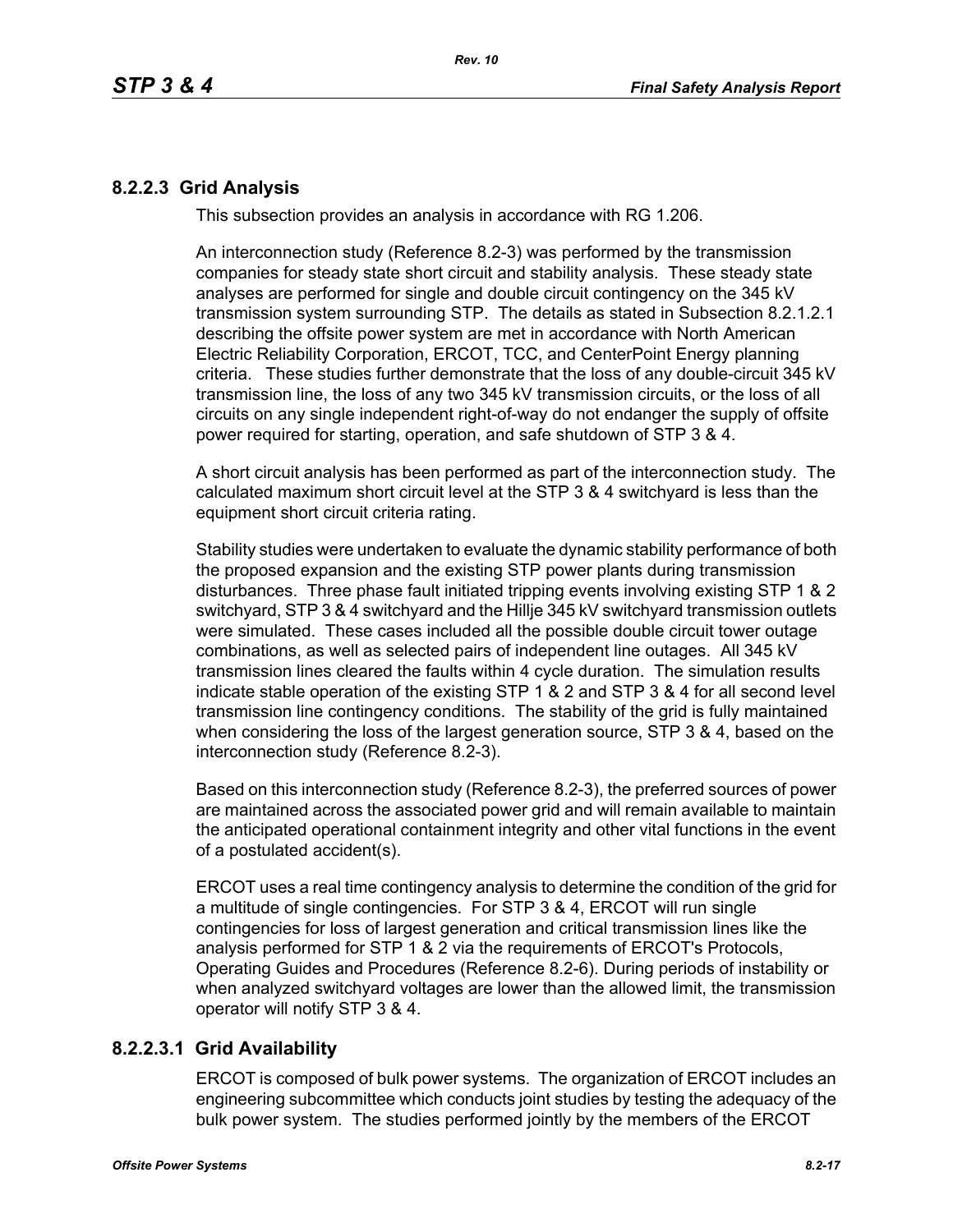Engineering Planning Subcommittee include steady-state load flow, transient stability, and loss-of-load probability (generation planning). The load flow and transient stability cases are designed to test the ERCOT bulk power planning criteria for reliability. Of primary importance in these ERCOT studies is the adequacy of the interconnection and bulk power system (primary 345 kV) to provide import capability to any system.

ERCOT relies on the TSPs to interconnect generation and loads to the ERCOT grid. For generators, an interconnection agreement is entered and provides rules and operating requirements. STP 3 & 4 interconnection agreement is expected to be similar to the STP 1 & 2 interconnection agreement. STP 1 & 2 agreement (Reference 8.2-5) requires the TSPs to support the needs of the nuclear plant for real time operation of the grid and for long term planning studies, including increased loading of the transmission system and new generation facilities.

The major load areas of the ERCOT system are interconnected by a 345 kV transmission network. The 345 kV voltage level is used for the bulk transmission system because it provides a high degree of reliability and has sufficient transport capability between the major load and generation areas.

The 345 kV transmission systems from STPEGS to the ERCOT grid are designed with sufficient BIL to endure expected lightning and switching surge voltage and expected insulator contamination. Design of transmission towers and circuit components conform to industry requirements. Studies and outage data in Table 8.2-3 demonstrate that offsite power for safe shutdown of the electrical system is highly reliable and no improvement in line outage rate is experienced.

### **8.2.3 Interface Requirements**

The following site-specific supplements address the interface requirements for this subsection. STP 3 & 4 Offsite Power System meets the design bases assumptions, as referenced below:

- (1) Reference Subsection 8.2.1.2.
- (2) Reference Subsection 8.2.1.2.1.
- (3) Reference Subsection 8.2.1.2.1.
- (4) Reference Subsections 8.2.1.2, 8.2.1.2.1, 8.2.1.2.2 and 8.2.1.2.3.
- (5) Reference Subsections 8.2.1.2.3.
- (6) Reference Subsections 8.2.1.2, 8.2.1.2.1, 8.2.1.2.2 and 8.2.2.2.2.3 and Figure 8.2-1.
- (7) Reference Subsections 8.2.1.2, 8.2.1.2.2 and 8.3.2.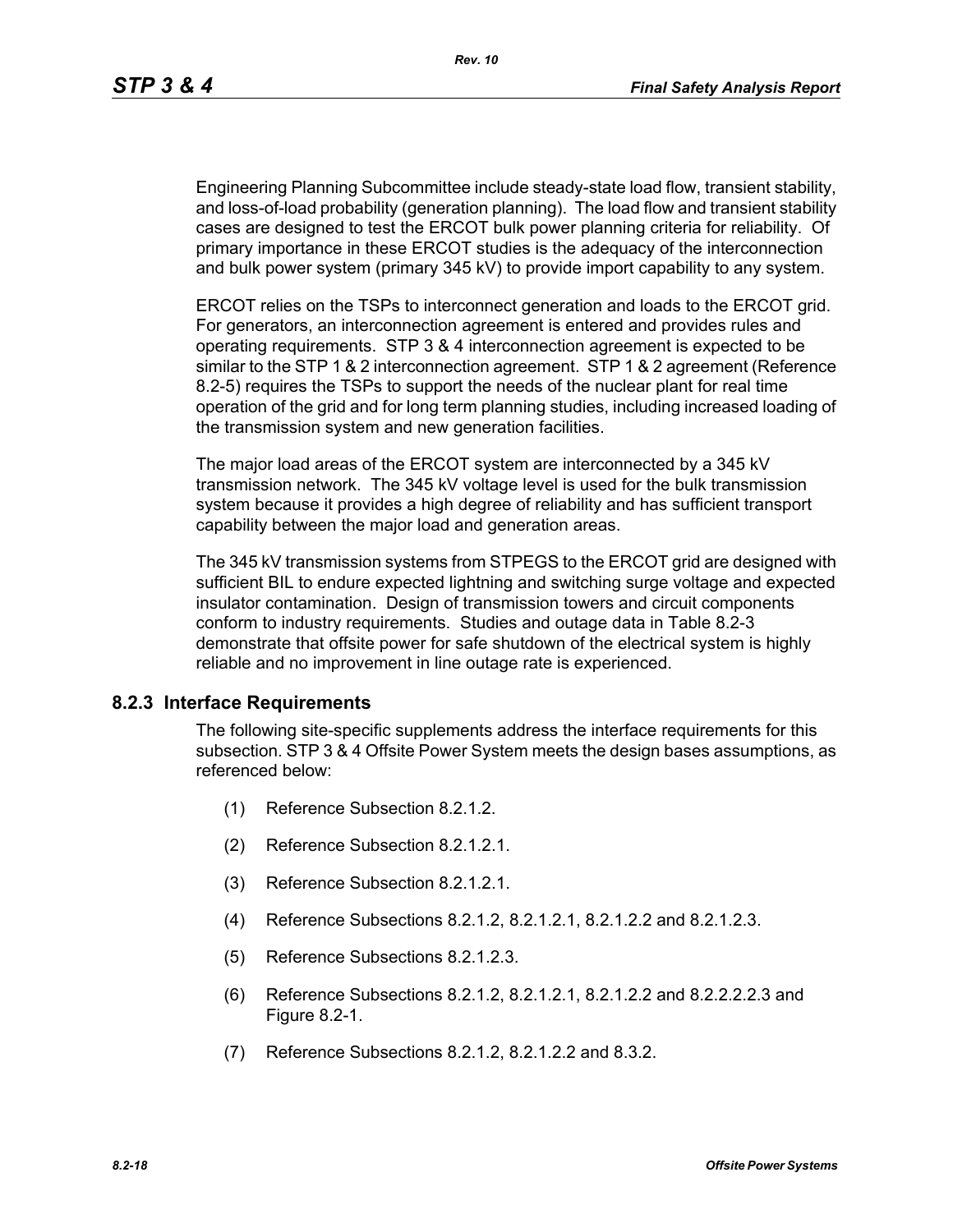# **8.2.4 COL License Information**

### **8.2.4.1 Periodic Testing of Offsite Equipment**

The following site-specific supplement addresses COL License Information Item 8.2.

Offsite power systems are designed to test periodically: (1) the operability and functional performance of the components of the offsite power systems, such as onsite power sources, relays, switches, circuit breakers, and buses, and (2) the operability of the systems as a whole and, under conditions as close to design as practical, the full operational sequence that brings the systems into operation, including operation of applicable portions of the protection system, and the transfer of power among the nuclear power unit, the offsite power system and the onsite power system. Procedures will be developed prior to fuel load to include periodic testing and/or verification of the following items 1-9. These will be established to be consistent with the requirements of GDC 18 and the plant operating procedure development plan in Section 13.5 (COM 8.2-1). The procedures will provide for the following:

- (1) Verify normal offsite power circuit to be energized and connected to the appropriate Class 1E distribution system division and alternate offsite power circuit to be energized at least once every 12 hours.
- (2) Maintenance, calibration and functional test for instrumentation, control, and protection systems, equipment, and components associated with the normal and alternate offsite preferred circuits. Calibration of instrumentation and functional tests include tolerances for relays and meters such that minimum operable voltages for offsite power will not be exceeded, based on the design of the system. Functional test will be performed on transformers with load tap equipment including the controller. The test procedures include expected effects on the distribution system and equipment during the test. Relay testing will be performed periodically in accordance with applicable industry standards or industry accepted practice.
- (3) The required Class 1E and non-Class 1E loads can be powered from their designated preferred power supply within the capacity and capability margins specified in Tier 2 for the offsite system circuits.
- (4) Functional testing of undervoltage schemes that detect the loss of the offsite preferred power supply.
- (5) Preferred power supplies switching
- (6) Surveillances for the batteries and chargers meet accepted industry standards for their design load profiles and recharge times. Battery discharge testing will be performed periodically in accordance with applicable industry standards or industry accepted practice.
- (7) Maintenance and functional test for the generator breaker.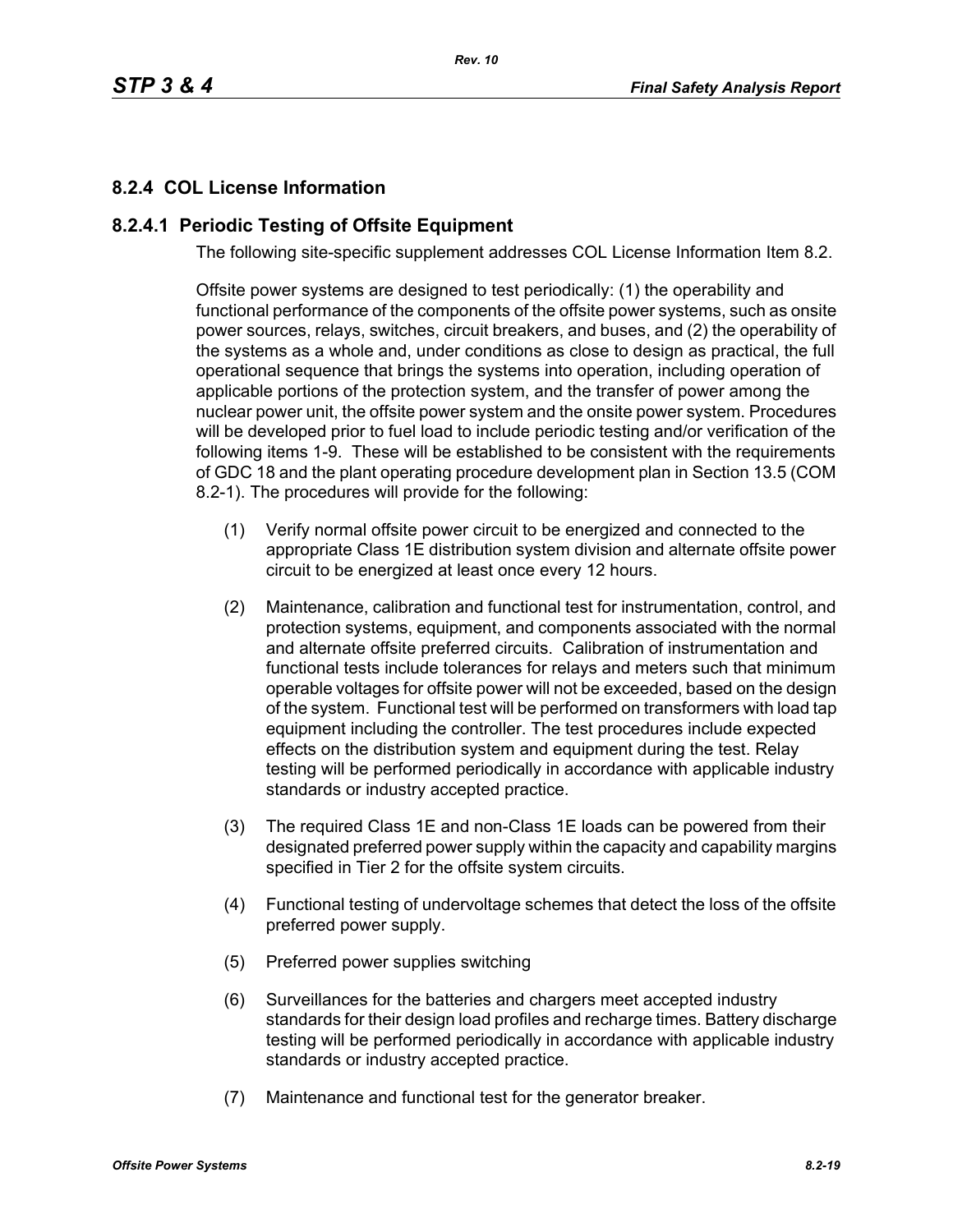- (8) Isolated and non-segregated phase bus ducts are inspected and maintained such that they are clear of debris, fluids, and other undesirable materials. Also, terminals and insulators are inspected, cleaned and tightened, as necessary.
- (9) Potential and power transformer testing, ground grid testing, arrester testing, and circuit breaker timing tests will be performed periodically in accordance with applicable industry standards or industry accepted practice.

The test and inspection intervals will be established and maintained according to the guidelines of IEEE-338, Section 6.5, as appropriate for non-Class 1E systems (i.e., Items (4) and (7) of Section 6.5.1 are not applicable), except as specifically noted above.

#### **8.2.4.2 Procedures when a Reserve or Unit Auxiliary Transformer is Out of Service**

This subsection of the ABWR DCD is replaced in its entirety with the following sitespecific supplement which addresses COL License Information Item 8.3.

Technical Specifications limit plant operation whenever one of the unit auxiliary or both of the reserve auxiliary transformers is inoperable.

### **8.2.4.3 Offsite Power Systems Design Bases**

The following site-specific supplement addresses COL License Information Item 8.4.

The interface requirements in Subsection 8.2.3 pertaining to offsite power systems have been adopted as design bases for STP 3 & 4.

### **8.2.4.4 Offsite Power Systems Scope Split**

The following site-specific supplement addresses COL License Information Item 8.5.

The interface requirements in Subsection 8.2.3 pertaining to offsite power systems scope split have been adopted as design bases for STP 3 & 4.

### **8.2.4.5 Capacity of Auxiliary Transformers**

This subsection of the ABWR DCD is replaced in its entirety with the following sitespecific supplement which addresses COL License Information Item 8.6.

Procedure(s) that provide limits to assure that the **ONAF** ratings of the unit auxiliary or reserve auxiliary transformers are not exceeded under any operating mode will be developed before fuel load consistent with the plant operating procedure development plan in Section 13.5. (COM 8.2-2)

### **8.2.5 Conceptual Design**

The conceptual design information in this section is replaced with the following sitespecific supplement.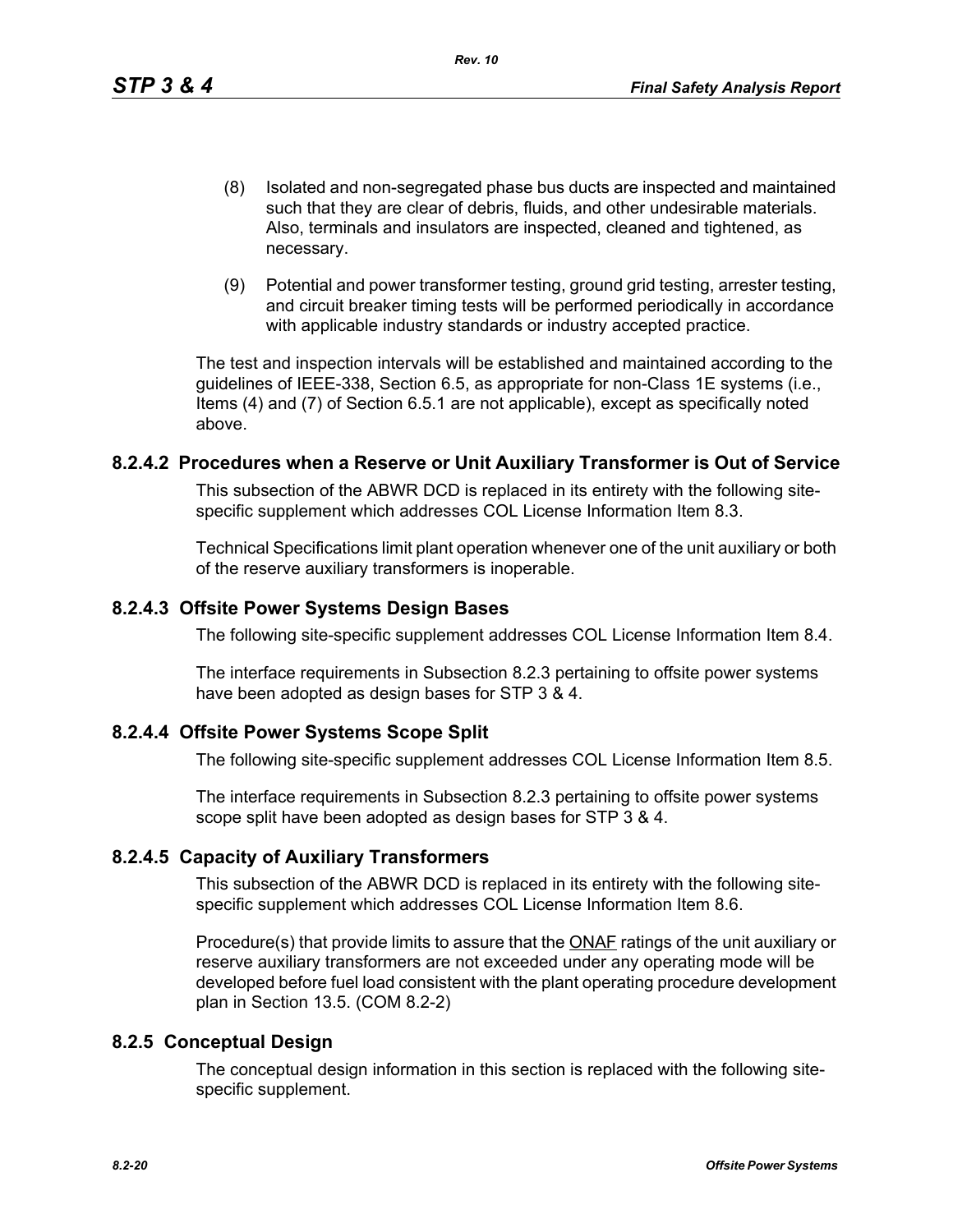For site-specific design of the STP 3 & 4 Offsite Power System refer to Subsections 8.2.1.2, 8.2.1.3, and 8.2.3.

### **8.2.6 References:**

The following site-specific supplement adds new references.

- 8.2-3 American Electric Power Service Corporation, Center Point Energy Houston Electric, LLC, CPS Energy, and Austin Energy, Interconnection Study for New Generation in Matagorda County, Interim report for Generation 15INR008, June, 2007.
- 8.2-4 Weatherbase. (2007). *Historical Weather for Houston, Texas.* Retrieved August 22, 2007 from http://www.weatherbase.com/weather/
- 8.2-5 South Texas Project Interconnection Agreement between Reliant Energy, Incorporated; Central Power and Lighting Company; City of San Antonio, Texas; City of Austin, Texas; and STP Nuclear Operating Company, Effective date August 15, 2002.
- 8.2-6 ERCOT Protocols, Operating Guides and Procedures online at: http://www.ercot.com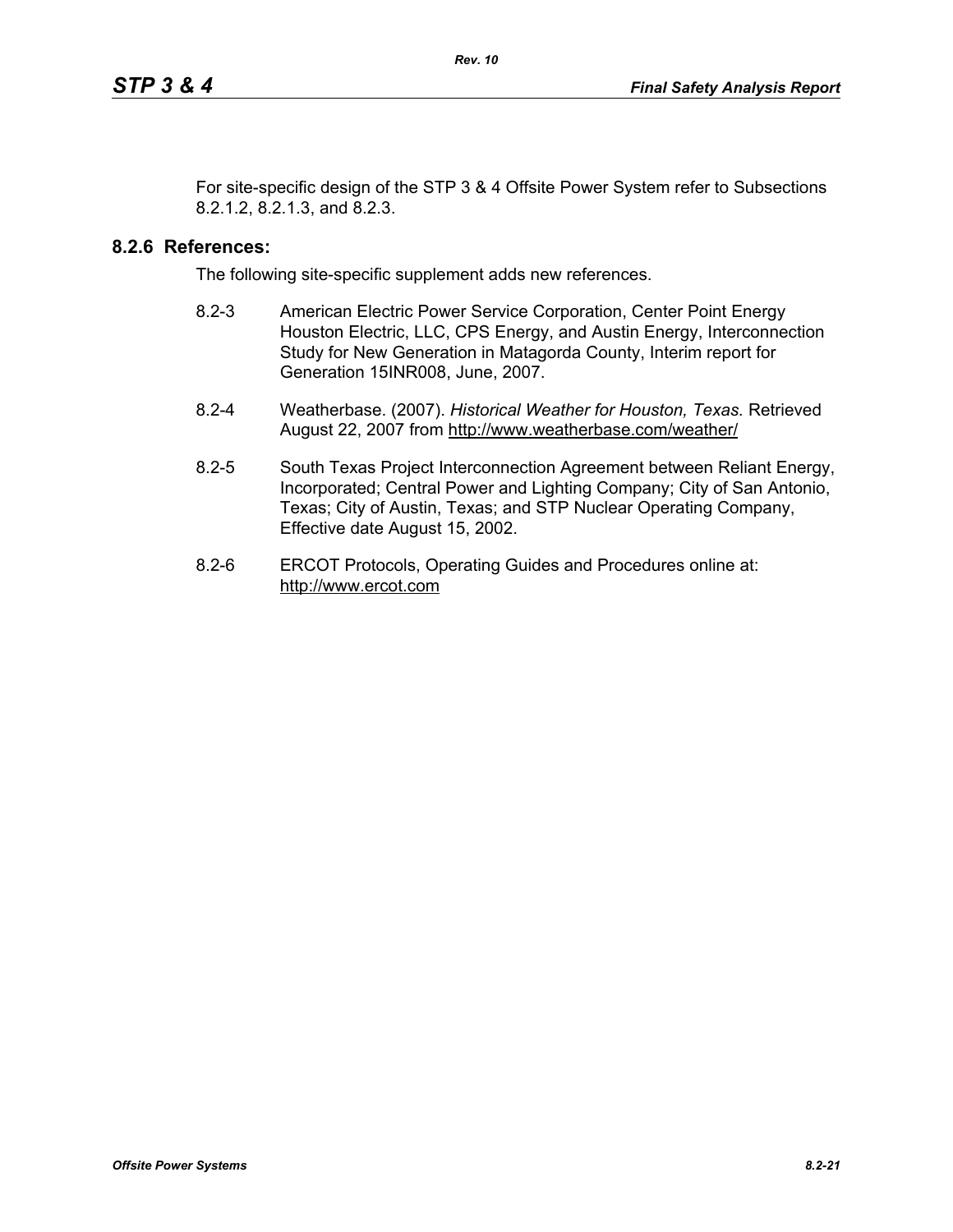| <b>IEEE-765 Reference</b> |                                  | <b>Requirement or Explanatory Note</b>                                                                                                                              |  |
|---------------------------|----------------------------------|---------------------------------------------------------------------------------------------------------------------------------------------------------------------|--|
| 7.0                       | <b>Multi-Unit Considerations</b> | The ABWR is a single unit design, therefore The<br>STP 3 and 4 plant is a dual ABWR plant, but there<br>is no sharing of preferred power supplies between<br>units. |  |

# **Table 8.2-1 Additional Requirements IEEE-765**

*Rev. 10*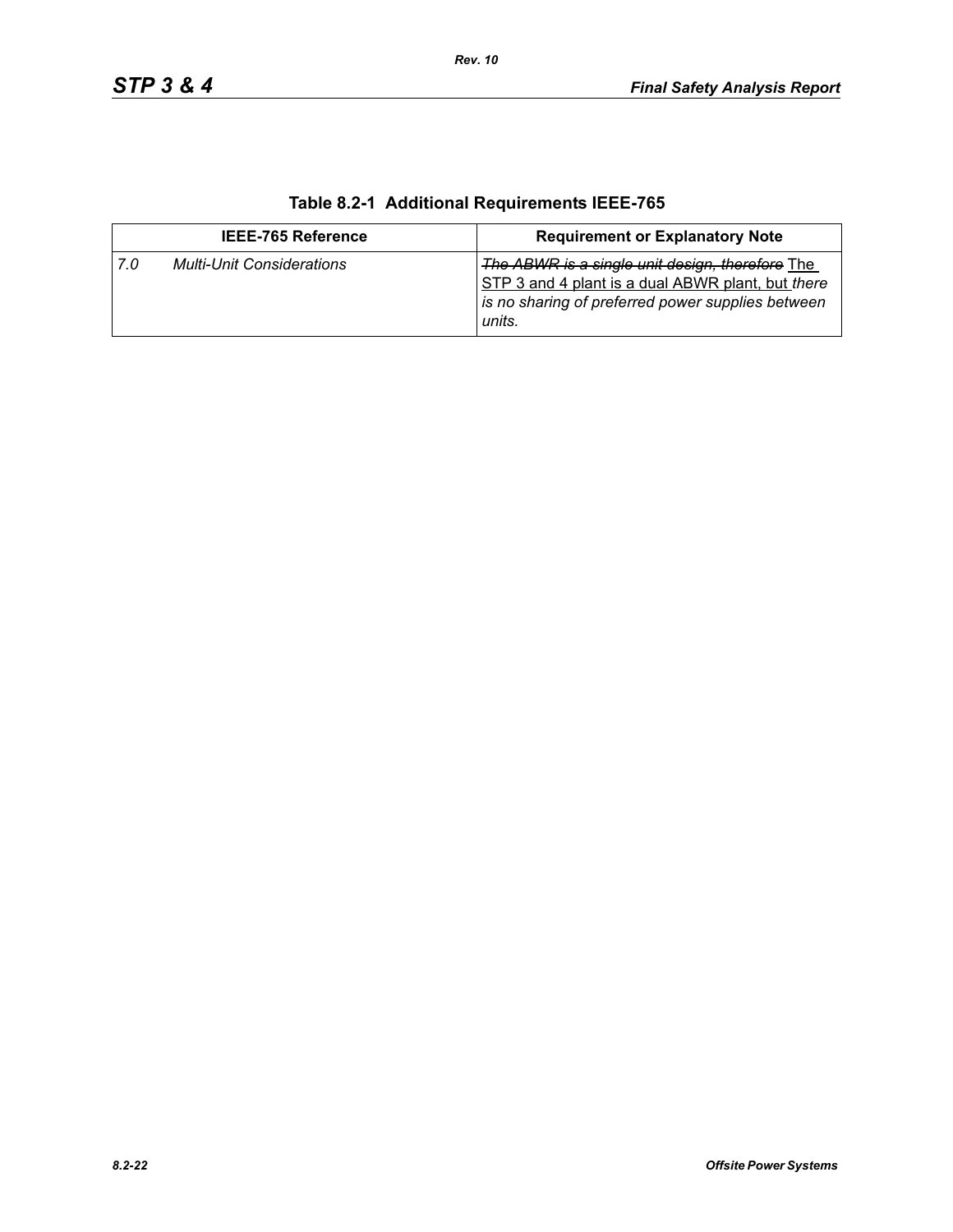| <b>Transmission Line</b> | Ownership         | <b>Nominal Operating</b><br>kV | <b>Right-of-Way</b> | Approximate<br>Line Length (mi) |
|--------------------------|-------------------|--------------------------------|---------------------|---------------------------------|
| Elm Creek 27             | <b>CPS Energy</b> | 345 kV                         | <b>NW</b>           | 155                             |
| Hillje 44                | <b>CNP</b>        | 345 kV                         | <b>NW</b>           | 20                              |
| White Point 39           | <b>AEP</b>        | 345 kV                         | <b>NW</b>           | 133                             |
| Velasco 27               | <b>CNP</b>        | 345 kV                         | E                   | 45                              |
| Blessing 44              | <b>AEP</b>        | 345 kV                         | W                   | 15                              |
| STP 1 & 2                | <b>AEP</b>        | 345 kV                         | E                   | 0.5                             |

### **Table 8.2-2 Tranmission Lines Providing Offsite Power To South Texas Project Electric Generating Station STP 3 & 4**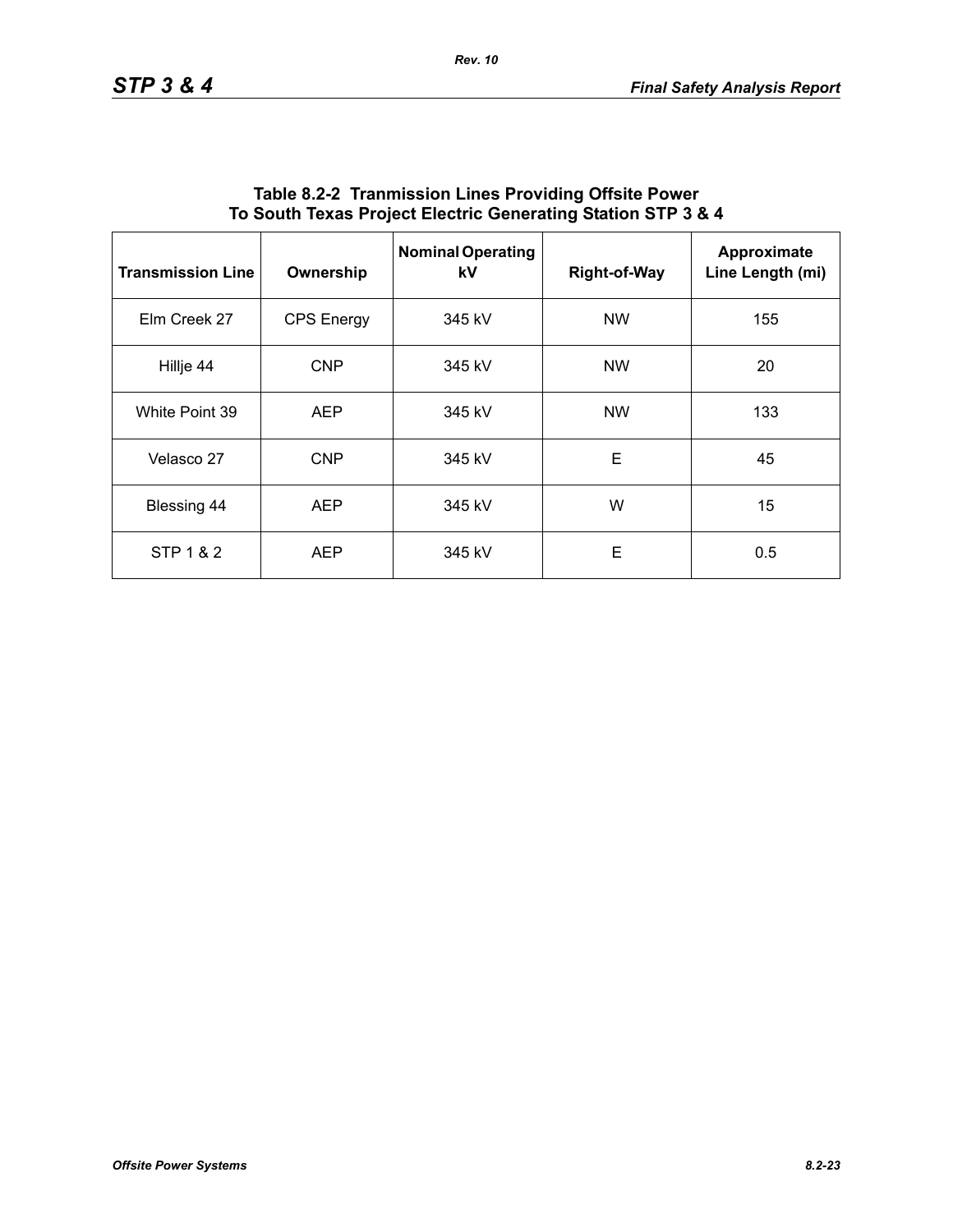#### **Table 8.2-3 Transmission Line Historical Data on Outages Due to Circuit Breaker Actuations STP Unit 1 & 2**

|                                          |                         | No. of Incidents<br>$(1980 - 2006)$ |  |
|------------------------------------------|-------------------------|-------------------------------------|--|
| <b>Failure Description</b>               | <b>Instantaneous</b>    | Lock-out                            |  |
| Airplane/Foreign Object into Circuit     | $\mathbf{1}$            | $6\phantom{1}$                      |  |
| <b>Breaker Failure</b>                   | 1                       | 8                                   |  |
| <b>Broken Insulator</b>                  | 8                       | $\overline{7}$                      |  |
| <b>Broken Conductor</b>                  | $\mathbf 0$             | 5                                   |  |
| Electrocution (Bird/Human)               | $\pmb{0}$               | $\overline{2}$                      |  |
| <b>Insulator Flashover Contamination</b> | 19                      | 36                                  |  |
| Lightning                                | 56                      | 13                                  |  |
| Personnel Error                          | $\overline{2}$          | 14                                  |  |
| Relay Mis-operation                      | $\boldsymbol{9}$        | 11                                  |  |
| Trees / Vines into Circuits              | $\overline{\mathbf{4}}$ | 10                                  |  |
| Unknown                                  | 103                     | 63                                  |  |
| <b>Weather Related</b>                   | 53                      | 94                                  |  |